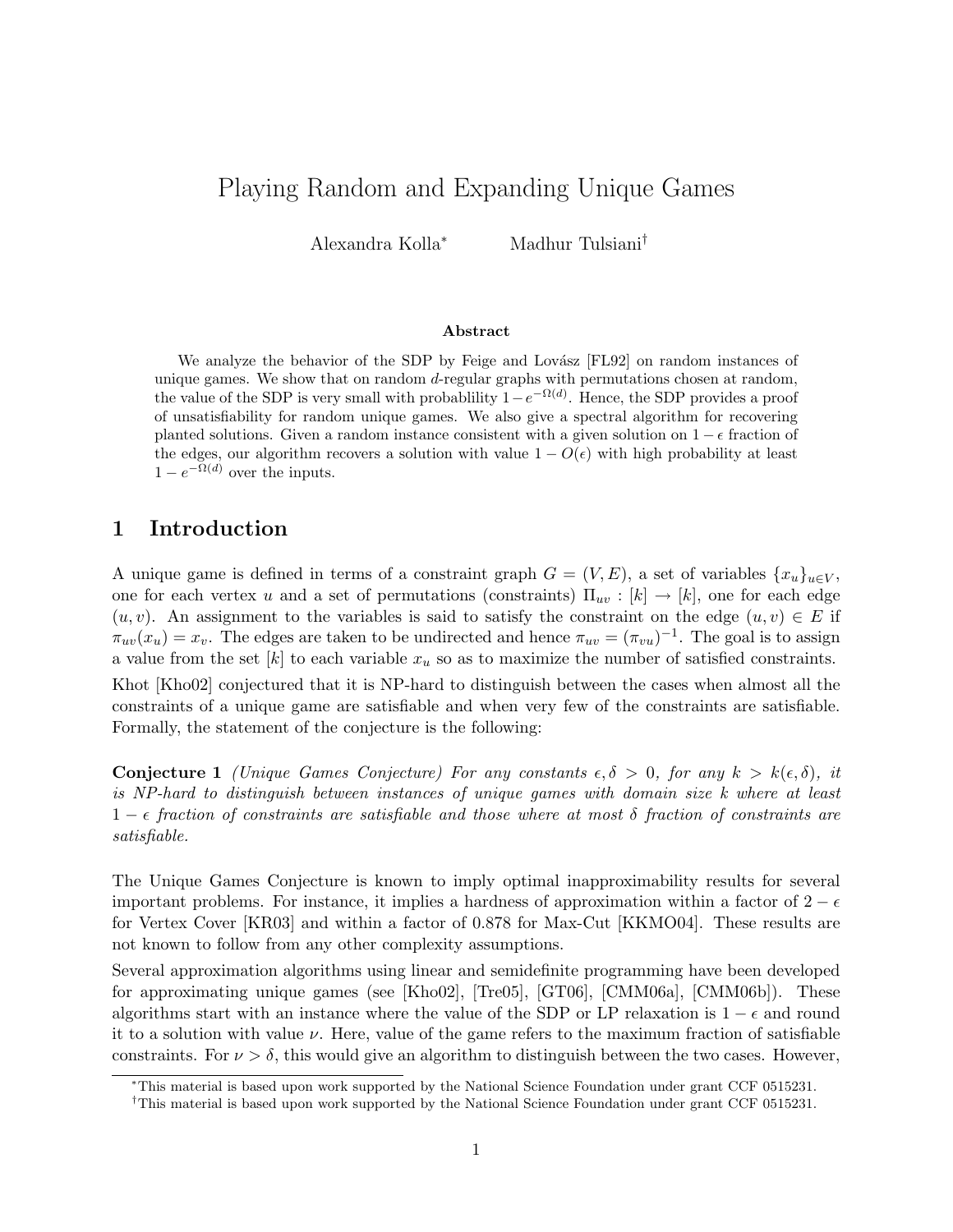most of these algorithms give good approximations only when  $\epsilon$  is very small  $(\epsilon = O(1/\log n))$  or  $\epsilon = O(1/\log k)^{-1}$ . For constant  $\epsilon$  however, only the algorithm of [CMM06a] gives interesting parameters with  $\nu \approx k^{-\epsilon/(2-\epsilon)}$ . We refer the reader to [CMM06a] for a comparison of parameters of various algorithms.

Is is also known (is implicit in [KV05]) that a stronger version of the unique games conjecture, where the underlying constraint graph has significant expansion, would imply hardness of the uniform version of the Sparsest Cut problem. An algorithm for solving unique games on random graphs would thus give partial evidence of a negative answer. In this paper we study the case of random and semi-random permutations, which may help in understanding how (and if) expansion can provide an algorithmic advantage.

### Our results

We study the case of random unique games generated by picking a random regular graph of degree d (or a random  $G_{n,p}$  graph of average degree d) and picking a random permutation for each edge. We show that with high probability over the choice of instances, the value of the SDP from [FL92] and [Kho02] is at most  $\delta$  for  $d = \Omega(1/\delta^4 + 1/\epsilon^4)$ . Here, we think of  $\epsilon, \delta$  as small constants and d as a large constant.

Using techniques from the above analysis, we also study the problem of recovering planted solutions for random unique games. Specifically, we study the model where a random instance *consistent with* a given solution is chosen to start with, and an adversary then perturbs  $\epsilon$  fraction of the constraints. Thus, the given instance has one planted solution with value  $1 - \epsilon$ . We give an algorithm which recovers w.h.p. a solution of value at least  $1 - O(\epsilon)$  even when the perturbations are adversarial.

To obtain both the above results, we analyze the dual of the SDP. We reduce the problem of estimating the value of the SDP to estimating the eigenvalues for an associated matrix  $M$ . Since most known eigenvalue analyses are for matrices with independent entries, which does not happen to be the case with  $M$ , we adapt the analyses from [BS87] and [AKV02] to our purposes. The planted solutions are recovered by analyzing the eigenvectors of this matrix.

**Remark:** It is possible to prove analogous results in the  $G_{n,p}$  model by using the eigenvalue analysis from [FO05]. However, in this model our current estimates only give interesting results in the range  $d = \Omega(k^2)$ , where  $d = pn$  is the expected degree of the constraint graph and k is the size of the alphabet.

# 2 Preliminaries

### 2.1 SDPs and duality

Semidefinite programs are often used as relaxations of 0/1 quadratic programs. In obtaining the relaxations, we often replace  $0/1$  variables  $x_1, \ldots, x_n$  by vectors  $\mathbf{v}_1, \ldots, \mathbf{v}_n$ . Alternatively, we may think of solving for an  $n \times n$  positive semidefinite matrix Y such that  $Y_{ij} = \mathbf{v}_i \cdot \mathbf{v}_j$ . Then, one way

<sup>&</sup>lt;sup>1</sup>It might be good to think of k as  $O(\log n)$  since this is range of interest for most reductions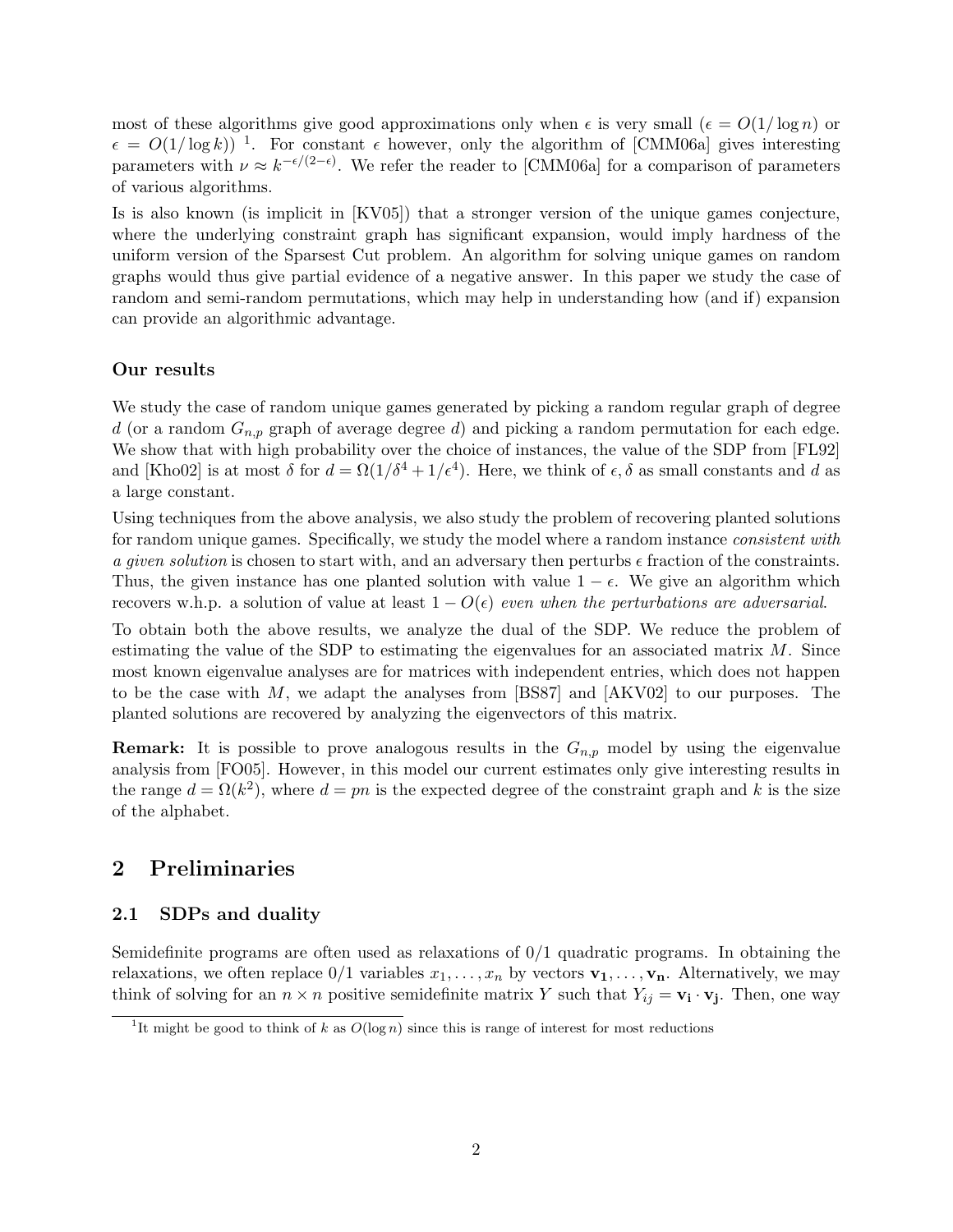of writing a general SDP is

maximize 
$$
B \cdot Y
$$
  
\nsubject to  $A_1 \cdot Y = c_1$   
\n $A_2 \cdot Y = c_2$   
\n:  
\n $A_n \cdot Y = c_n$   
\n $Y \succeq 0$ 

where  $A_1, A_2, \ldots, A_n, B$  are symmetric square matrices and  $A \bullet B$  denotes the Frobenius inner product  $(=\sum_{i,j} a_{ij} b_{ij})$  of the matrices.Here  $Y \succeq 0$  denotes the constraint that Y is positive semidefinite. The dual of the above SDP is

minimize 
$$
c^T x
$$
  
subject to  $x_1 A_1 + x_2 A_2 ... x_n A_n - B \succeq 0$ 

From (weak) duality, we have that  $v_{\text{primal}} \leq v_{\text{dual}}$ .

### 2.2 Spectra of graphs

In the rest of the paper we are going to investigate this SDP by looking at its dual and reducing it to estimating eigenvalues of graphs.

We remind the reader that for a graph G, the adjacency matrix  $A = A_G$  is defined as :

$$
A_G = \left\{ \begin{array}{ll} 1 & \text{if } (u, v) \in E \\ 0 & \text{if } (u, v) \notin E \end{array} \right.
$$

If the graph has n vertices,  $A_G$  has n real eigenvalues  $\lambda_1 \geq \lambda_2 \geq \cdots \lambda_n$ . The eigenvectors that correspond to these eigenvalues form an orthonormal basis of  $\mathbb{R}^n$ . We note that if the graph is  $d$ -regular then the largest eigenvalue is equal to  $d$  and the corresponding eigenvector is the all-one's vector.

We can use the Courant-Fisher Theorem to characterize the spectrum of A. The largest eigenvalue satisfies

$$
\lambda_1 = \max_{x \in \mathbb{R}^n} \frac{x^T A x}{x^T x}
$$

If we denote the first eigenvector by  $x_1$  then

$$
\lambda_2 = \max_{x \in \mathbb{R}^n, x \perp x_1} \frac{x^T A x}{x^T x}
$$

Similar definitions hold for the eigenvalues  $\lambda_i, i \geq 3$ .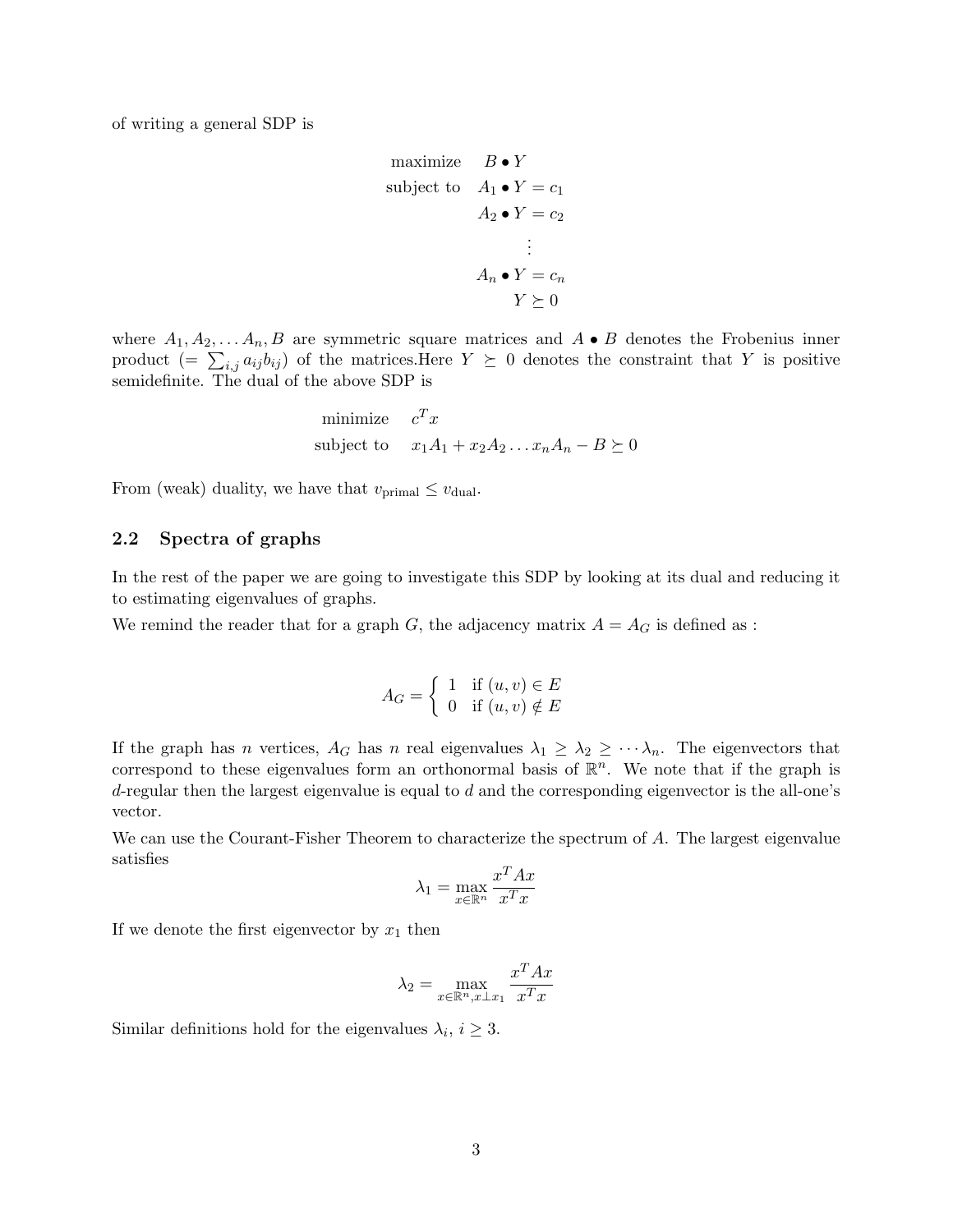# 3 The dual of Unique-Games SDP for random graphs

We look at the SDP for Unique-Games without the triangle inequality. The SDP is

maximize 
$$
\sum_{(u,v)\in E} \sum_{i=1}^{k} \mathbf{u}_i \cdot \mathbf{v}_{\pi_{uv}(i)}
$$
  
\nsubject to  $\mathbf{u}_i \cdot \mathbf{u}_j = 0 \qquad \forall u \in V, \forall i, j$   
\n $\sum_{i=1}^{k} ||\mathbf{u}_i||^2 = 1 \qquad \forall u \in V$ 

The feasible region of the dual can be expressed as  $Z \succeq 0$  where Z is an  $nk \times nk$  matrix. We use  $Z_{uv}$  to denote the  $k \times k$  block corresponding to the vertices u and v. The blocks are given by

$$
Z_{uv} = \begin{cases} 0 & \text{if } (u, v) \notin E, u \neq v \\ -\frac{1}{2} \Pi_{uv} & \text{if } (u, v) \in E \\ Z_u & \text{if } u = v \end{cases}
$$

where  $\Pi_{uv}$  is the permutation matrix corresponding to  $\pi_{uv}$  and  $Z_u$  is the (symmetric) matrix of all the variables corresponding to the vertex u. The off-diagonal entries of  $Z_u$  are  $(Z_u)_{ij} = (Z_u)_{ji} =$ 1  $\frac{1}{2}x_{\{i,j\}}^u$  - a separate variable for each pair  $\{i,j\}$  and vertex u. All the diagonal entries are the same, equal to a single variable  $x^{(u)}$ . The objective function of the whole SDP is  $\sum_{u \in V} x^u$ .

We will consider dual solutions with  $x_{\{i,j\}}^u = 2d/k$  for all  $u \in V$  and  $i, j \in [k], i \neq j$ . Also, we set  $x^{(1)} = x^{(2)} = \ldots = x^{(n)} = \lambda + d/2k$ . Here  $\lambda$  is taken to be an upper bound on the second eigenvalue. Note that the first eigenvalue of  $M$  is  $d$  since  $M$  can be thought of as the adjacency matrix of a d-regular graph on nk vertices. The objective value as  $nd/2k + n\lambda$ . Putting in these values for the variables, we will need to show that the following equation is satisfied.

$$
\lambda I + \frac{d}{2k}J - \frac{1}{2}M \succeq 0
$$

where I is the  $nk \times nk$  identity matrix, J is a block diagonal matrix with  $k \times k$  blocks of all 1s on the diagonal and M is a block matrix with  $M_{uv} = \Pi_{uv}$  if  $(u, v) \in E$  and 0 otherwise.

Let z denote the all vector with all coordinates  $\frac{1}{\sqrt{nk}}$ . Then z is the first eigenvector of M. We prove the following in the next section

Theorem 2 Let M be a matrix generated according to a random d-regular graph and random permutations on each edge. Then, with probability  $1 - e^{-\Omega(d)}$ ,  $\lambda_2(M) \leq C d^{3/4}$ 

Hence, we take  $\lambda = C d^{3/4}$  which is a bound on the second eigenvalue<sup>2</sup>. Note that z is the first eigenvector of both J and M. Since we can express any vector x and  $\alpha z + \beta w$  with  $w \perp z$ , we have

$$
x^T \left(\lambda I + \frac{d}{2k}J - \frac{1}{2}M\right)x = (\alpha z + \beta w)^T \left(\lambda I + \frac{d}{2k}J - \frac{1}{2}M\right)(\alpha z + \beta w)
$$
  
=  $\lambda + \alpha^2 \frac{d}{2} + \beta^2 \frac{d}{2}w^T Jw - \frac{1}{2}(\alpha^2 z^T M z + \beta^2 w^T M w)$ 

Since *J* is positive semidefinite,  $z^T M z \leq d$  and  $w^T M w \leq C d^{3/4}$ , we have  $x^T (\lambda I + \frac{\lambda_1}{2k} J - \frac{1}{2} M) \geq 0$ for every x. This gives that the value of the SDP for random d-regular graphs is  $\frac{|E|}{k} + \frac{|E|}{d^{1/4}}$  $\frac{|E|}{d^{1/4}}$  with high probability.

<sup>&</sup>lt;sup>2</sup>We believe that it is possible to improve this bound to even  $C\sqrt{d}$  but this is not very important for our purposes.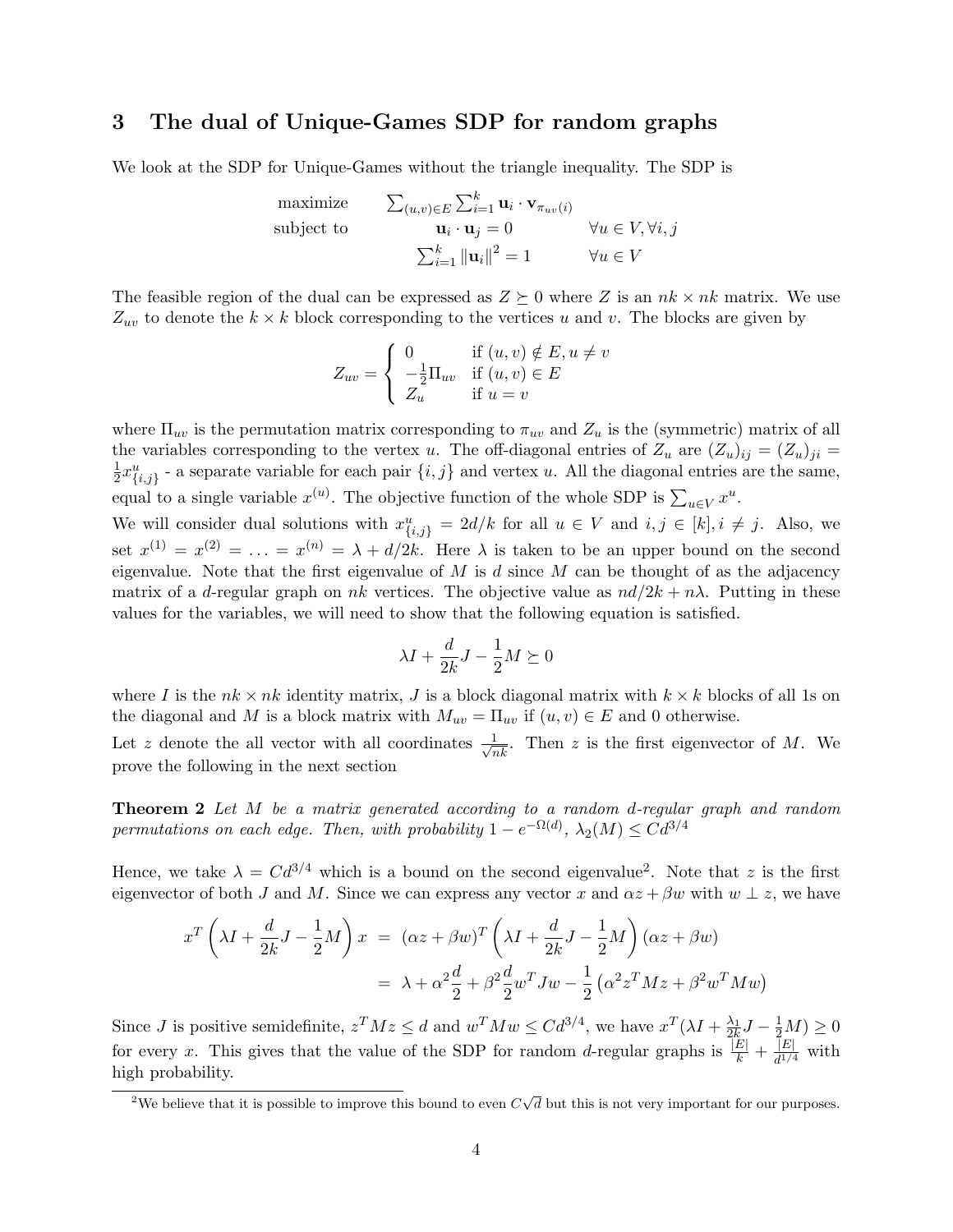### 4 Bounding the second eigenvalue for  $d$ -regular graphs

We consider undirected random 2d-regular graphs  $G_{2d}$  on n vertices constructed by choosing d permutations (over n elements) independently at random. For each of the chosen permutations  $\sigma$ and for each vertex u we add to the graph the edge  $(u, \sigma(u))$ . The unique game is then constructed for by then picking a random permutation  $\pi_{uv}$  (over k elements) for each edge  $(u, v) \in E$ .

The bound on the second eigenvalue is obtained in two steps. We first by first bound the expected value by examining the trace of a power of the matrix  $M$ . We then show a concentration bound using an application of Talagrand's inequality adapted from [AKV02].

### 4.1 Bounding the mean

In the following argument, it will be convenient to consider the normalized matrices  $M^* = (2d)^{-1}M$ ,  $A^* = (2d)^{-1}A$ . For any positive integer p, we have  $Trace((M^*)^p) = \frac{1}{(2d)^p}Trace(M^p)$  and same for A<sup>\*</sup>. Let  $\rho_1, \rho_2, \cdots, \rho_{nk}$  the eigenvalues of  $M^*$  in order of decreasing value. Clearly,  $\rho_1 = 1$ . Our next goal is to upper-bound the mean value of the quantity  $\rho = max{\rho_2, |\rho_n|}$ . Let p be a large positive integer to be fixed later.

#### Lemma 3

$$
E[\rho] \le (E[Trace((M^*)^{2p})] - 1)^{1/2p}
$$

PROOF: Because  $Trace((M^*)^{2p}) = \sum_{1 \leq i \leq nk} \rho_i^{2p}$  and because all the eigenvalues of a symmetric matrix are real, we have :

$$
\rho^{2p} \leq Trace((M^*)^{2p}) - 1
$$

Taking expectations over the probability space described above,(that is, over all 2d-regular graphs and over all permutations of  $k$  elements within each non-zero block), we have

$$
E[\rho] \le E[\rho^{2p}]^{1/(2p)} \le (E[Trace((M^*)^{2p})]-1)^{1/2p}
$$

by Jensen's inequality.  $\square$ 

We next relate the value of  $E[Trace((M^*)^{2p})]$  to  $E[Trace((A^*)^{2p})]$ .

Claim 4 Let  $A = [a_{ij}]$  be the adjacency matrix of a graph G and M be a block matrix with  $M_{uv} = \Pi_{uv}$  if  $(u, v) \in E$  and 0 otherwise. Then  $E[Trace(M^{2p})] = Trace(A^{2p})$  where p is a positive integer and the expectation on the left hand side is taken over the choice of permutations.

**PROOF:** Let S be a set containing all the sequences of  $2p + 1$  nodes of G that begin and end at the same node. I.e  $S = \{uu_1 \cdots u_{2p}u\}$ . Each  $s \in S$  corresponds to a walk on G of length 2p that begins and ends at the same node and therefore also corresponds to a sequence of blocks of the matrix M above that begins and ends at the same block.

For any matrix  $Q = [q_{ij}]$  and for any positive integer n we have

$$
Trace(Q^n) = \sum_{i_1, i_2, \dots, i_n} q_{i_1 i_2} q_{i_2 i_3} \dots q_{i_n i_1}
$$

Observe that when  $Q$  is the adjacency matrix of a graph, each term in the above sum is 1 if  $i_1, i_2, \cdots i_n, i_1$  is a path in the graph and 0 otherwise.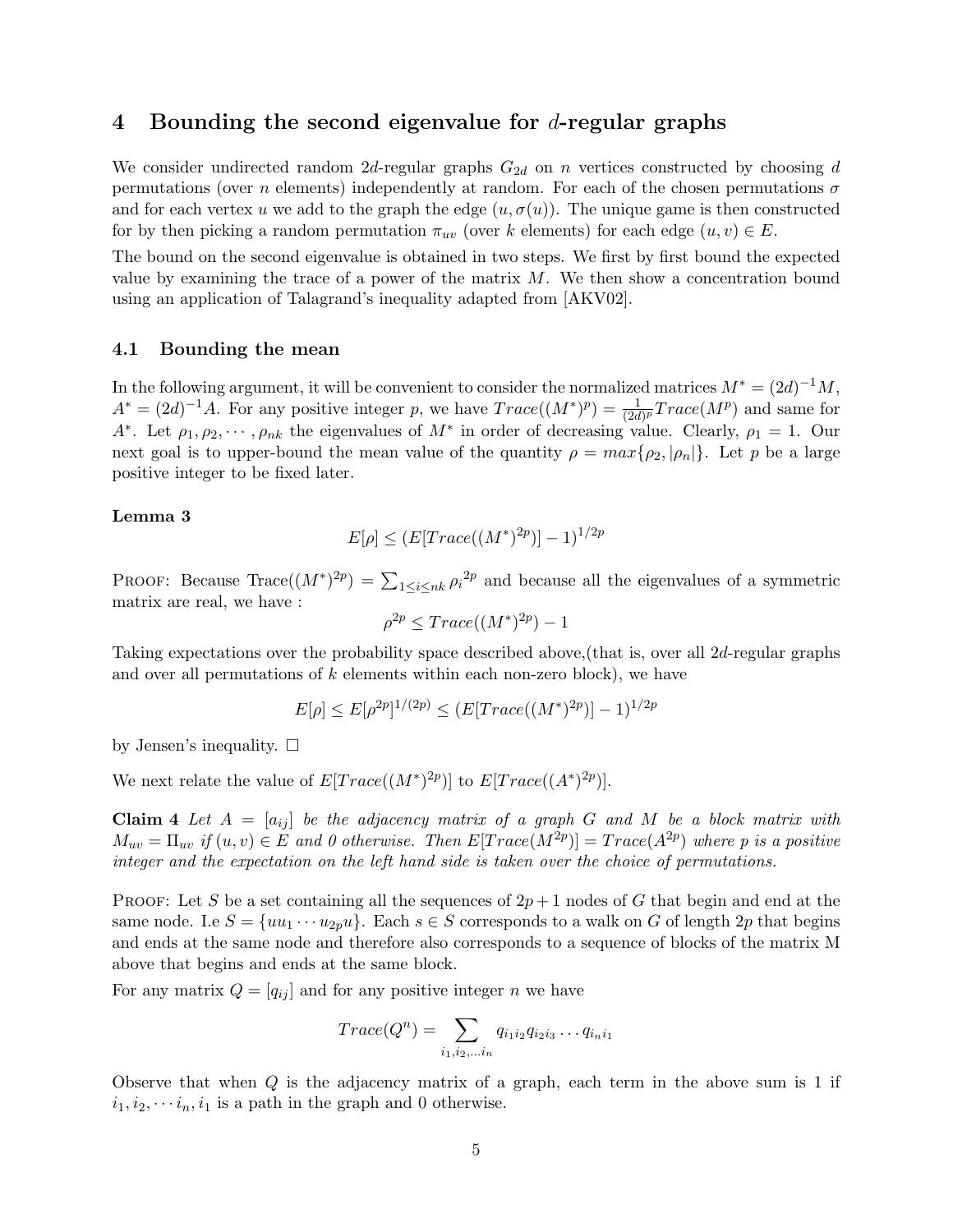Thus, for the matrices A and M we have

$$
Trace(A^{2p}) = \sum_{u_1u_2...u_{2p}u_1 \in S} a_{u_1u_2}...a_{u_{2p}u_1}
$$
  
\n
$$
Trace(M^{2p}) = \sum_{u_1,u_2,...,u_{2p}u_1 \in S} m_{(u_1,i_1)(u_2,i_2)}...m_{(u_{2p},i_{2p})(u_1,i_1)}
$$
  
\n
$$
i_1,i_2,...,i_{2p} \in [k]
$$

where the tuple  $(u, i)$  corresponds to the index of the *i*th element of block u.

We can write each term  $m_{(u,i)(v,j)} = a_{uv} \dots \mathbb{I}_{\{\pi_{uv}(i)=j\}}$ , where the random variable  $\mathbb{I}_{\{\pi_{uv}(i)=j\}}$  is 1 when  $\pi_{uv}(i) = j$  and 0 otherwise. We can now re-write the trace as

$$
Trace(M^{2p}) = \sum_{u_1u_2...u_{2p}u_1 \in S} a_{u_1u_2}...a_{u_{2p}u_1} \sum_{i_1,i_2,...,i_{2p} \in [k]} \mathbb{I}_{\{\pi_{u_1u_2}(i_1) = i_2\}} \dots \mathbb{I}_{\{\pi_{u_{2p}u_1}(i_{2p}) = i_1\}}
$$

and, taking expectation over all permutations

$$
E[Trace(M^{2p})] = \sum_{u_1u_2...u_{2p}u_1 \in S} a_{u_1u_2}...a_{u_{2p}u_1} \sum_{i_1,i_2,...,i_{2p} \in [k]} P[\pi_{u_1u_2}(i_1) = i_2 \wedge ... \wedge \pi_{u_{2p}u_1}(i_{2p}) = i_1]
$$

For multi-indices  $U = u_1 u_2 ... u_{2p}$  and  $I = i_1 i_2 ... i_{2p}$  let  $E_{U,I}$  be the event  $\{\pi_{u_1 u_2}(i_1) = i_2 \wedge ... \wedge$  $\pi_{u_{2p}u_1}(i_{2p})=i_1$ . For a fixed U, the events  $E_{U,I}$  where I takes all possible values consist of a partition of the whole probability space. Therefore with this notation,

$$
E[Trace(M^{2p})] = \sum_{U} a_{u_1u_2} \dots a_{u_{2p}u_1} \sum_{I} P[E_{U,I}] = \sum_{U} a_{u_1u_2} \dots a_{u_{2p}u_1} = Trace(A^{2p})
$$

 $\Box$ 

Hence, to bound  $\rho$ , it suffices to bound  $E[Trace(A^{2p})]$ . The following lemma can be found in [BS87].

**Lemma 5** Let  $A^*$  as above and  $p = (2 - \epsilon')log_{d/2}n$  a positive integer. Then

$$
E[Trace((A^*)^{2p})] \le \frac{1}{n^{1-\epsilon'}} + 1 + O(\frac{(\log n)^4}{n})
$$

**Claim 6** Let p be as above. Then for every  $\epsilon > 0$  we have the inequality:

$$
E[\rho] \leq (\frac{2}{d})^{1/4} (1 + \epsilon + o(1))
$$

PROOF: From claim 4 we have

$$
E[Trace((M^*)^{2p})] = E[Trace((A^*)^{2p})]
$$

Using lemma 5 we have

$$
E[Trace((M^*)^{2p})] \le (\frac{1}{n^{1-\epsilon'}} + 1 + O(\frac{(\log n)^4}{n}))
$$

Hence,

$$
E[\rho] \le (E[Trace((M^*)^{2p})] - 1)^{1/2p} = (E[Trace((A^*)^{2p})] - 1)^{1/(2(2-\epsilon')log_{d/2}n)}
$$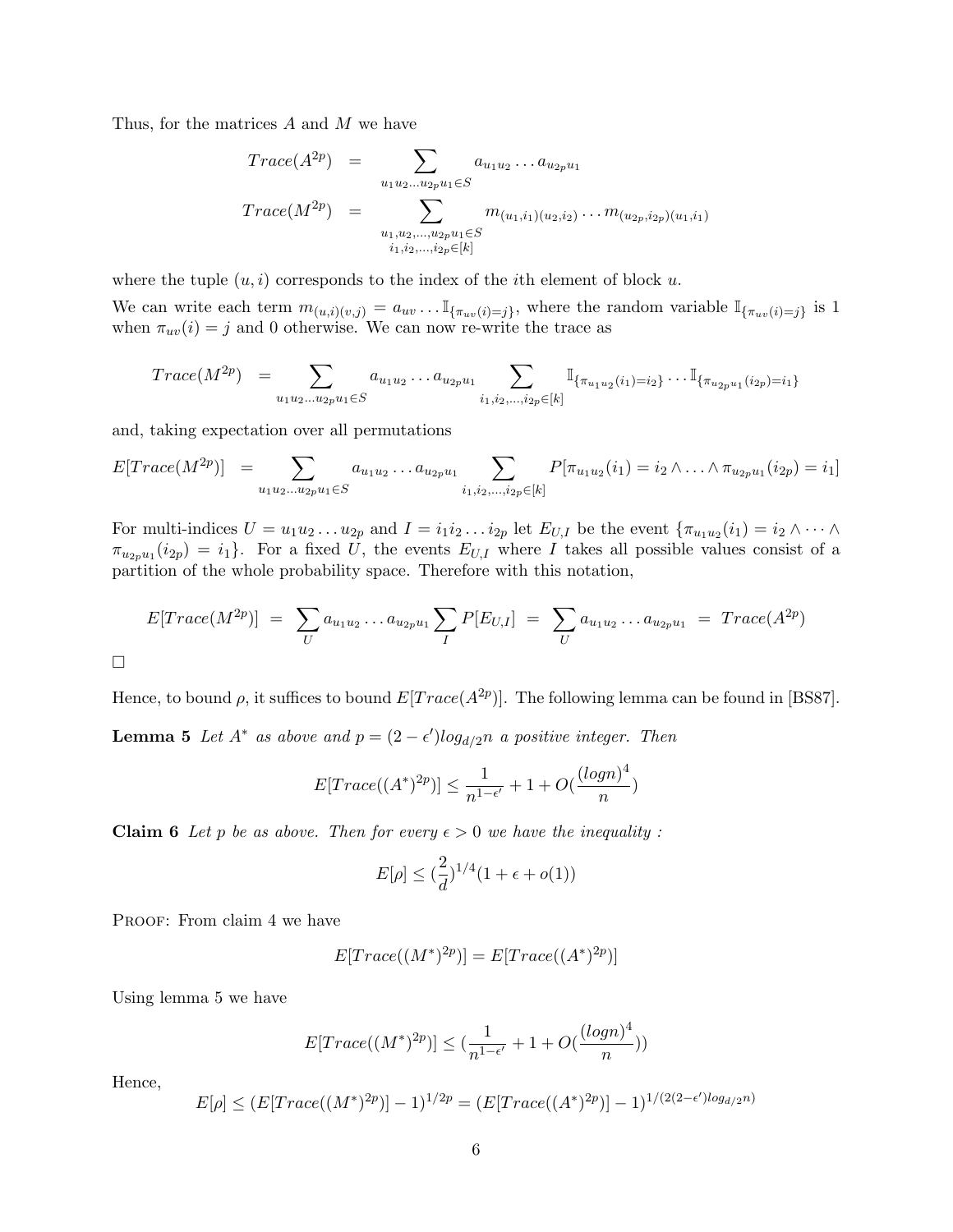$$
\leq \left(\frac{1}{n^{1-\epsilon'}}\right)^{\frac{1}{2(2-\epsilon')\log_{d/2} n}} (1+o(1)) = \left(\frac{2}{d}\right)^{1/4} (1+\epsilon+o(1))
$$

Which follows by the appropriate choice of  $\epsilon'$ .  $\Box$ 

From the above calculations it follows that if  $\lambda$  is the second largest (in absolute value) eigenvalue of M, then

$$
E[\lambda] = O(d^{3/4})
$$

We note that it is also possible to bound  $E[\lambda]$  by  $O(\lambda)$ √ d) by using the (more involved) bound on  $Trace((A^*)^{2p})$  from [Fri91].

### 4.2 Concentration of  $\lambda$  around the mean

We will next prove that with probability that tends to 1 as  $n \to \infty$ ,  $\lambda$  deviates from its mean We will next prove that with probability that tends to 1 as  $n \to \infty$ ,  $\lambda$  deviates from its mean<br>by at most  $\sqrt{d}$ . For that we will first prove concentration of  $\lambda$  around its median, and then use elementary probability techniques to show that the expectation and the median of  $\lambda$  are very close. Namely, we will prove the following theorem :

**Theorem 7** The probability that  $\lambda_2$  deviates from its median by more than t is at most  $4e^{-t^2/128}$ . The same estimate holds for the probability that  $\lambda_{kn}$  deviates from its median by more than t. Therefore  $Pr[|\lambda - \mu(\lambda)| \ge t] \le 2e^{-t^2/128}$ , where  $\mu(\lambda)$  denotes the median of  $\lambda$ .

For that reason, we will use Talagrand's inequality in a similar manner as in [AKV02].

**Theorem 8** (Talagrand's Inequality) Let  $\Omega_1, \Omega_2, \cdots, \Omega_m$  be probability spaces, and let  $\Omega$  denote their product space. Let A and B be two subsets of  $\Omega$  and suppose that for each  $B = (B_1, \dots, B_m) \in$ B there is a real vector  $\alpha = (\alpha_1, \alpha_2, \cdots, \alpha_m)$  such that for every  $A = (A_1, \cdots, A_m) \in \mathcal{A}$  the inequality

$$
\sum_{i:A_i\neq B_i} \alpha_i \geq t(\sum_{i=1}^m {\alpha_i}^2)^{1/2}
$$

holds. Then

$$
Pr[\mathcal{A}] Pr[\mathcal{B}] \le e^{-t^2/4}
$$

We now apply Talagrand's inequality to prove theorem 7. We will show the case for  $\lambda_2$ , but the same proof easily carries out for  $\lambda_{kn}$ . Some notation follows:

Let  $\binom{m=n+1}{2}$  and consider the product space  $\Omega$  of the blocks  $M_{ij}$ ,  $1 \leq i, j, \leq n$  where each block is a  $k \times k$  permutation matrix. We identify each element of  $\Omega$  with the vector consisting of the corresponding  $m \, k \times k$  blocks. Instead of i, j we will use indices  $u, v$  for the block of M corresponding to vertices u, v. Let  $\mu$  denote the median of  $\lambda_2$ .

Let 
$$
\mathcal{A} = \{M | \lambda_2(M) \leq \mu\}
$$
 and  $\mathcal{B} = \{M | \lambda_2(M) \geq \mu + t\}$ . By definition of the median,  $Pr[\mathcal{A}] \geq 1/2$ .

For any vector  $f = (f(1), \dots, f(nk)) \in \mathbb{R}^{nk}$  we will denote by  $f_i \in \mathbb{R}^k, 1 \leq i \leq n$  the vector that corresponds to the *i*-th block of k coordinates of f, i.e.  $f_i = (f((i-1)k), f((i-1)k+1), \cdots, f(ik)).$ Let  $||f||$  be the euclidean norm of f.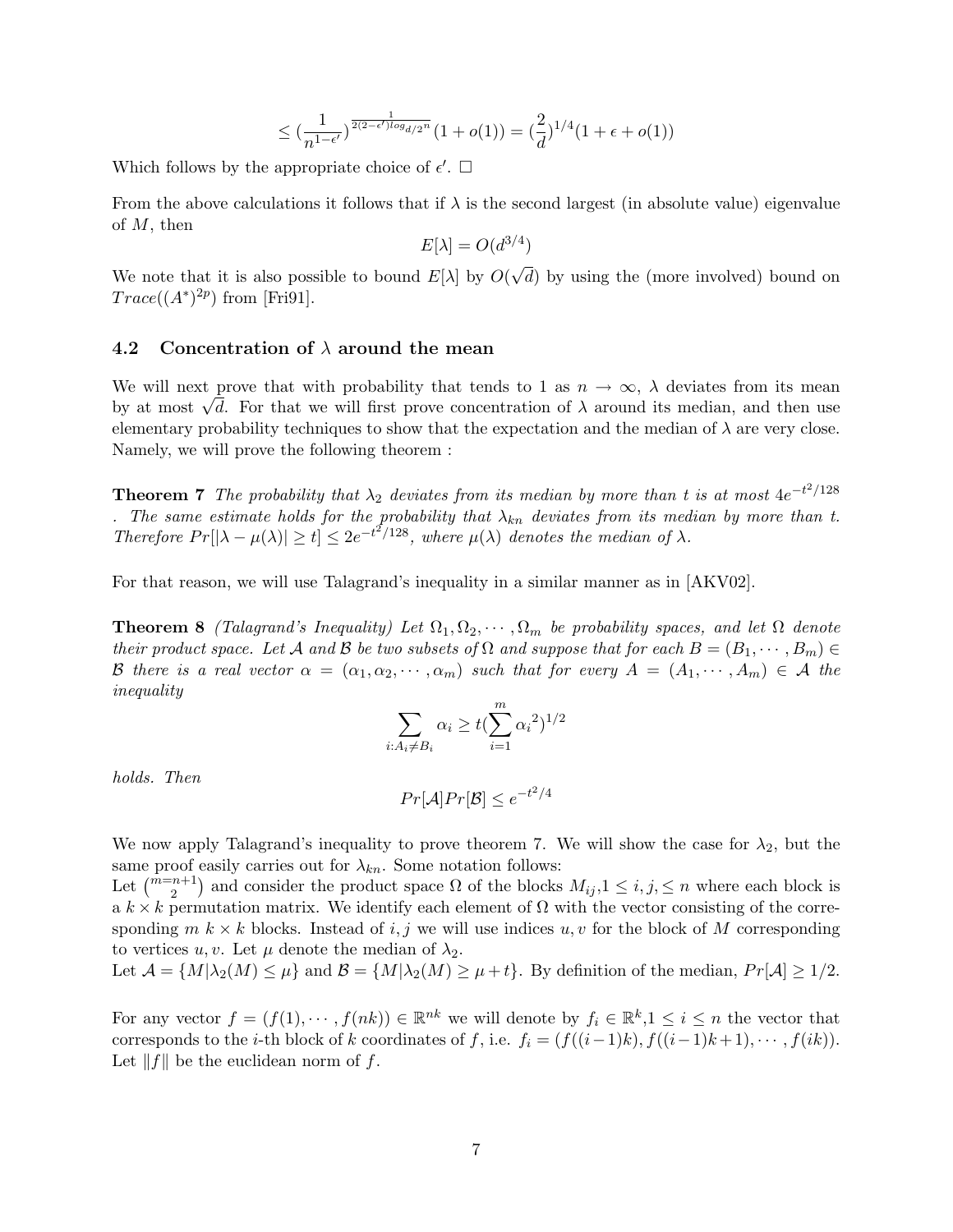PROOF:(Of theorem 7) Fix a vector  $B \in \mathcal{B}$ . Let  $f^{(1)}$ ,  $f^{(2)}$  denote the first and second unit eigenvector of B. We define the following cost vector  $\alpha = (a_{uv})$  for B.

$$
\alpha_{uu} = (\|f_u^{(1)}\| + \|f_u^{(2)}\|)
$$

$$
\alpha_{uv} = \sqrt{2\alpha_{uu}\alpha_{vv}}, v \neq u
$$

Let  $D = \{(u, v) | A_{uv} \neq B_{uv}\}.$  We will show that

$$
\sum_{(u,v)\in D} \alpha_{uv} \ge c \cdot t \cdot (\sum_{1 \le u \le v \le n} \alpha_{uv}^2)^{1/2}
$$

Note that

$$
\sum_{1 \le u \le v \le n} \alpha_{uv}^2 = (\sum \alpha_{uu})(\sum \alpha_{vv}) = (\|f^{(1)}\|^2 + \|f^{(2)}\|^2)^2 = 4
$$

Let  $z = c_1 f^{(1)} + c_2 f^{(2)}$  be a unit vector (i.e.  $c_1^2 + c_2^2 = 1$ ) which is perpendicular to the first eigenvector of A. Note that such a vector can always be found, since the orthogonality of  $f^{(1)}$  and  $f^{(2)}$  implies that the subspace  $span{f^{(1)}, f^{(2)}}$  is 2-dimensional. Then

$$
z^T A z \leq \lambda_2(A) \leq \mu
$$

and

$$
z^T A z \ge \lambda_2(B) \ge \mu + t
$$

which implies

$$
t \leq z^{T}(B-A)z \leq \sum_{(u,v)\in D} z_{u}^{T}(B_{uv}-A_{uv})z_{v} \leq \sum_{(u,v)\in D:(B_{uv}-A_{uv})_{ij}\neq 0} |z_{ui}||z_{vj}|
$$
  

$$
\leq \sum_{(u,v)\in D} \sqrt{2||z_{u}||^{2}}\sqrt{2||z_{v}||^{2}}
$$
  

$$
\leq \sum_{(u,v)\in D} 2\sqrt{\alpha_{uu}}\sqrt{\alpha_{vv}} = \sqrt{2}\sum_{(u,v)\in D} \alpha_{uv}
$$

The fourth inequality holds because each coordinate appears at most twice (each block is a permutation matrix). By combining the above, we obtain

$$
\sum_{(u,v)\in D} \alpha_{uv} \ge \frac{t}{4\sqrt{2}} \left(\sum \alpha_{vv}^2\right)^{1/2} \Rightarrow Pr[B] \le 2e^{\frac{-t^2}{128}}
$$

 $\Box$ 

We conclude by showing that the eigenvalues are also concentrated around their expectation. Namely,

**Theorem 9**  $Pr[|\lambda - E[\lambda]| \ge t] \le e^{-(1 - o(1))t^2/128}$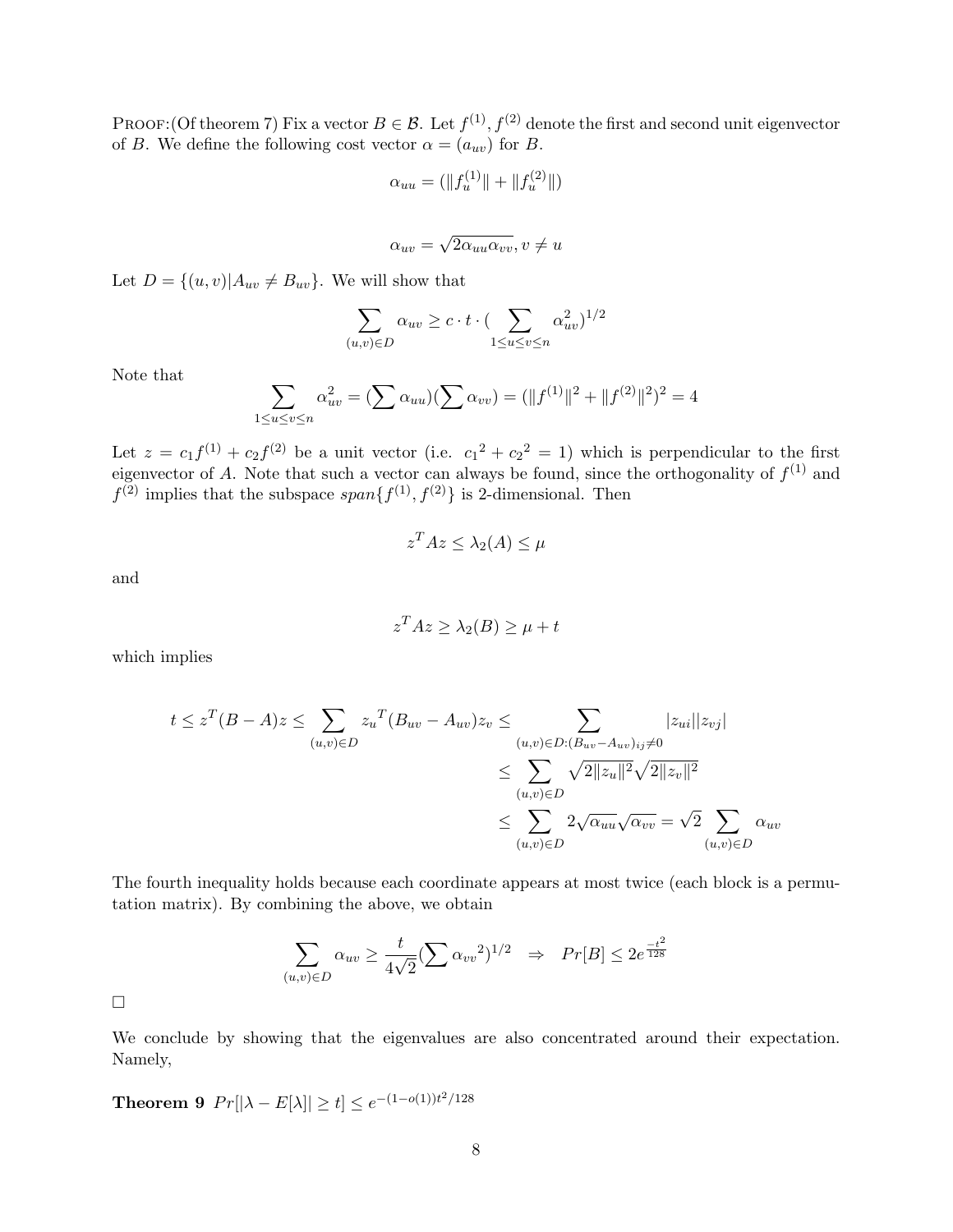To prove this, we show that the expectation and the median of eigenvalues are very close. We show the result for  $\lambda_2$  but the result holds for all eigenvalues (with different constants in the exponent).

Claim 10  $E[\lambda_2] - \mu \leq 8$ √  $2\pi$ 

PROOF:

$$
E[\lambda_2] - \mu \le E[|\lambda_2 - \mu|] = \int_0^\infty P[|\lambda_2 - \mu| > t] dt \le \int_0^\infty 2e^{\frac{-t^2}{128}} dt = 8\sqrt{2\pi}
$$

 $\Box$ 

### 5 Recovering planted solutions

In this section, we consider random graphs with a planted solution satisfying most of the constraints. Consider the following model for Unique Games: we build an undirected random  $d = 2s$ -regular graph on  $n$  vertices by choosing independently  $s$  permutations uniformly at random among all possible permutations of n elements. For each of the chosen permutations  $\pi$  and for each vertex i we add to the graph the edge  $(i, \pi_i)$ .

Let G be a random  $d$ -regular graph drawn according to the previous distribution and let k be the alphabet size. We construct a random satisfiable instance of Unique Games as follows:

- Pick a random *d*-regular graph *G*.
- For each node  $u \in V$  pick a number  $n_u$  from 1 to k. Let  $S_{uv} = {\pi \in S_k : \pi(A(u)) = A(v)}$ the set of constraints that are satisfied by the assignment  $A(u)$  for each node u.
- For each edge  $(u, v) \in E$  pick a permutation  $\Pi_{uv}$  uniformly from  $S_{uv}$ . We denote such a game with the triplet  $(G, k, M)$  where M is a block matrix with  $M_{uv} = \Pi_{uv}$  if  $(u, v) \in E$  and 0 otherwise (it is the matrix that appeared in the dual SDP). We will also use the notation  $M_k$ to emphasize the alphabet size.
- Now, let the adversary pick any  $\epsilon |E|$  and perturb them by modifying the corresponding permutations as he wishes. Clearly, the previous assignment still satisfies at least  $(1 - \epsilon)$ fraction of the edges. Let  $(G, k, M)$  be the perturbed game.

We address the following question about the above model:

**Question 11** Given an instance of  $(G, k, M)$  is it possible to reconstruct (w.h.p.) an assignment that satisfies  $(1 - \epsilon_1)$  fraction of the edges for some  $\epsilon_1 = \Theta(\epsilon)$ .

We exhibit an efficient algorithm that given such an instance of  $(G, k, \hat{M})$  produces with high probability over the choice of the instance, an assignment that satisfies  $(1-\epsilon_1)$  fraction of the edges for some  $\epsilon_1 = \Theta(\epsilon)$ .

### 5.1 The Algorithm

The algorithm can be simply described as follows :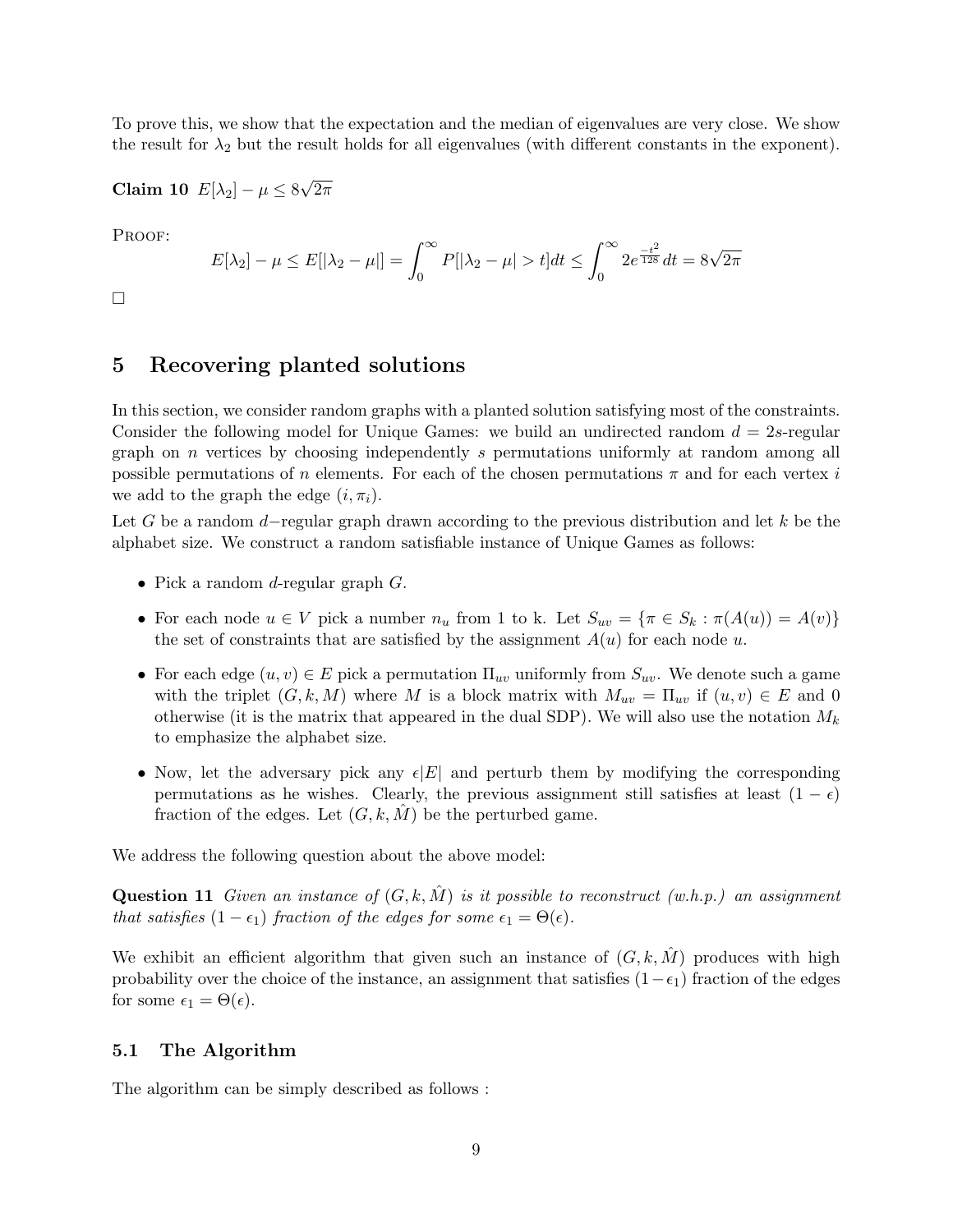Let  $M'$  be the perturbed matrix as above and let  $x$  be the second eigenvector of that matrix. This is a vector with n blocks of size  $k$  each, one block for each node and one entry within each block corresponding to one of the possible k assignments to that node. Denote with  $x_u$  the k dimensional sub-vector that corresponds to node  $u$ . The algorithm is simply the following:

- Create an assignment  $A_1$  by assigning to each node u a number  $A(u)$  such that  $x_{uA(u)} \geq x_{ui}$ for all  $i = 1, \ldots, k$ . In case of equality, break ties arbitrarily.
- Create an assignment  $A_2$  by assigning to each node u a number  $A(u)'$  such that  $x_{uA(u)} \leq x_{ui}$ for all  $i = 1, \ldots, k$ . In case of equality, break ties arbitrarily.
- Choose the better of the two assignments  $A_1$  and  $A_2$ .

Note that we need to create two assignments only because the negative of the eigenvector (which hopefully encodes the assignment) is also an eigenvector with the same eigenvalue. In the proof it will be sufficient to analyze only one of the above cases.

### 5.2 The Proof

The proof relies on two basic techniques: spectral analysis of matrix M and combination of results about matrix perturbation of matrices.

#### 5.2.1 Spectral analysis of M

Since G is a d-regular graph and each block of M is a permutation matrix, the first eigenvector of M (with eigenvalue d) is the vector z with  $z_{ui} = \frac{1}{\sqrt{nk}}$  for all  $(u, i)$ . It is easy to verify that the following vector  $w$  is perpendicular to  $z$  and also has eigenvalue  $d$ .

$$
w_{ui} = \begin{cases} \frac{k-1}{\sqrt{nk(k-1)}} & \text{if } i = A(u) \\ \frac{-1}{\sqrt{nk(k-1)}} & \text{otherwise} \end{cases}
$$

The following claim shows that w.h.p. all other eigenvalues of the matrix  $M$  are small and hence w is the only vector perpendicular to z with eigenvalue d. Hence the algorithm will at least recover the correct solution for the game  $(G, k, M)$ 

**Claim 12** With high probability over the choice of M,  $\lambda_i(M) \leq O(\lambda)$ √ d) for all  $i \geq 3$ .

PROOF: Let y be a vector perpendicular to both z and w such that  $||y|| = 1$ . Then, we must have that

$$
\sum_{u} \sum_{i} y_{ui} = 0 \quad \text{and} \quad \sum_{u} \left( (k-1)y_{uA(u)} - \sum_{i \neq A(u)} y_{ui} \right) = 0
$$

which implies

$$
\sum_{u} y_{uA(u)} = \sum_{i \neq A(u)} y_{ui} = 0
$$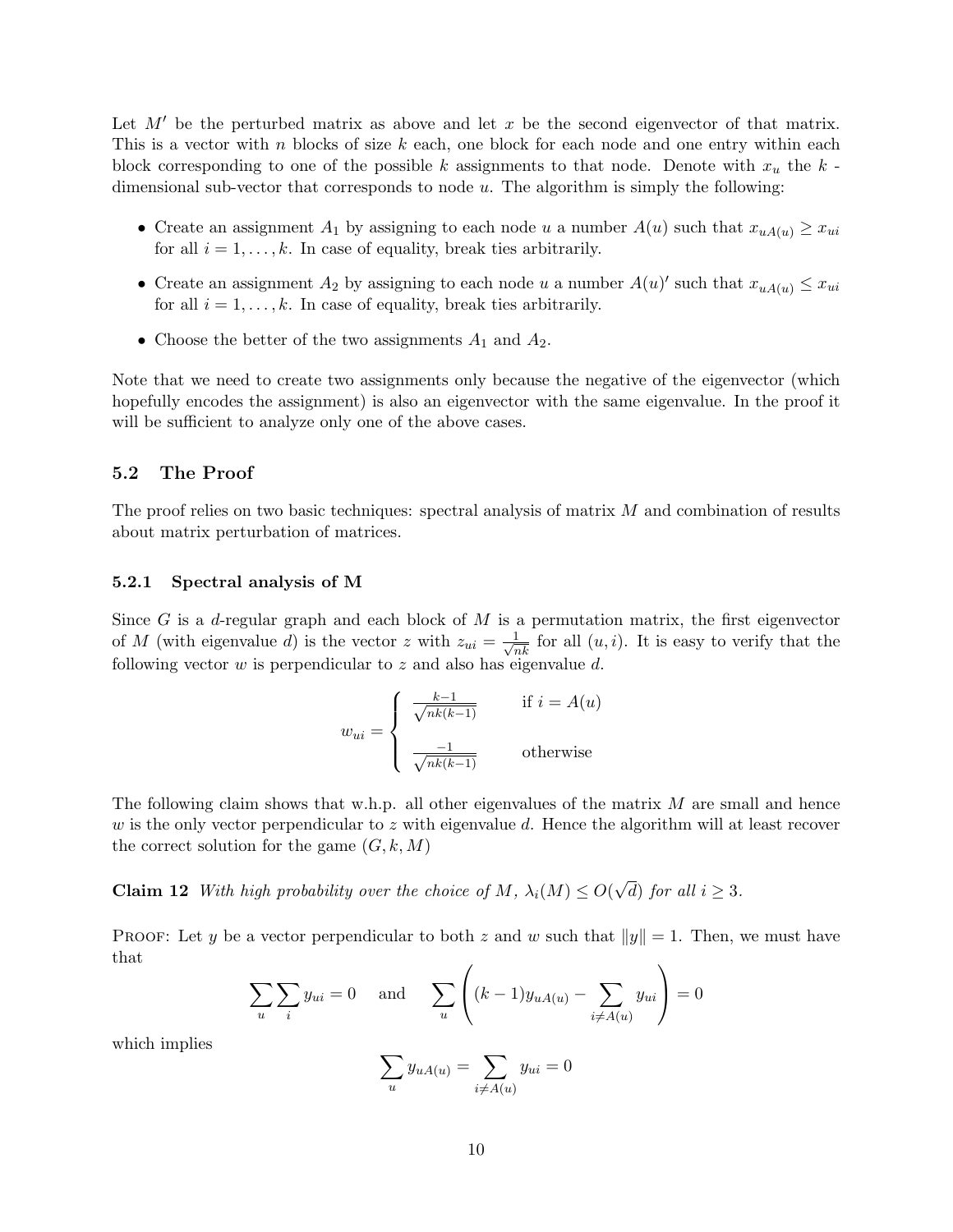We now define  $y_1$  as  $(y_1)_{ui} = y_{ui}$  for all  $i \neq A(u)$  and  $(y_1)_{uA(u)} = 0$ . Also, let  $y_2 = y - y_1$ . Then for every  $u, (y_2)_{uA(u)} = y_{uA(u)}$  is the only non-zero coordinate of  $y_2$ . Also  $||y_1||$ ,  $||y_2|| \leq 1$ . We have,

$$
||My|| = ||M(y_1 + y_2)|| = ||My_1 + My_2|| \le ||My_1|| + ||My_2||
$$

However, since all constraints are satisfied by the assignment  $x_u = A(u)$ ,  $||My_2|| = ||Ay_2||$ , where  $y_2^G$  is an *n*-dimensional "projection" of  $y_2$  on the graph by setting  $(y_2^G)_u = (y_2)_u$ , and A is the adjacency matrix of the graph. From the above equations we have that  $\sum_{u} y_{uA(u)} = 0$ , which means that  $y_2^G$  is perpendicular to the first eigenvector of A. Thus, w.h.p.

$$
||My_2|| = ||Ay_2^G|| \le O(\sqrt{d} ||y_2^G||) \le O(\sqrt{d})
$$

We now consider a new game with matrix  $M_{k-1}$  with alphabet size  $k-1$  obtained by deleting the value  $A(u)$  for each u. Note that this is a completely random unique game for alphabet size k −1, since we chose constraints for M randomly after fixing  $\pi_{uv}(A(u)) = A(v)$ . Finally, it remains to notice that  $||My_1|| = ||M_{k-1}y_1^{(k-1)}||$  $\|y_1^{(k-1)}\|$ , where  $y_1^{(k-1)}$  $\int_{1}^{(k-1)}$  is the  $n(k-1)$ -dimensional projection of  $y_1$ obtained by deleting coordinates  $y_{uA(u)}$  for all u. We also have

$$
\sum_{u,i} (y_1^{(k-1)})_{ui} = \sum_{u,i \neq A(u)} y_{ui} = 0
$$

which gives that  $y_1^{(k-1)}$  $\binom{k-1}{1}$  is perpendicular to the first eigenvector of  $M_{k-1}$  and hence by the previous eigenvalue estimates,

$$
||My_1|| = \left||M_{k-1}y_1^{(k-1)}\right|| \le O(\sqrt{d})
$$

 $\Box$ 

### 5.2.2 Perturbation of Matrices

We now show that when we perturb the game as described, the new matrix  $\hat{M}$  has second eigenvector close to w therefore we can use the same algorithm and recover the original solution. Note that  $M$ and  $\hat{M}$  have the same underlying constraint graph. Let A be the adjacency matrix of this graph. With high probability, it is true that  $\lambda_2(A) = O(\sqrt{d})$ . We assume this condition in the rest of this section.

Let  $\hat{w}$  be the second eigenvector of matrix  $\hat{M}$ . We assume that we normalize our eigenvectors so that they have norm 1. Also, let  $\hat{\lambda}_2 = \lambda_2(\hat{M})$ ,  $\lambda_2 = \lambda_2(M)$  and  $\Delta = \min_{i \geq 3} |\lambda_i(M) - \hat{\lambda}_2|$ . Since z is the first eigenvector of both M and  $\hat{M}$ , we can express  $\hat{w}$  as  $\hat{w} = \alpha w + \beta w_{\perp}$  where  $w_{\perp}$  is perpendicular to both z and w.

We first relate the difference in the old and new eigenvectors to the perturbation  $M - \tilde{M}$ . The next claim appears in  $[DK70]$  as the sin  $\theta$  theorem. We provide a proof here for self-containment.

$$
\textbf{Claim 13} \hspace{.2cm} |\beta| \le \left\| (M - \hat{M}) \hat{w} \right\| / \Delta
$$

PROOF: We have

$$
(M - \hat{M})\hat{w} = \alpha\lambda_2w + \beta M w_{\perp} - \hat{\lambda}_2\hat{w} = \alpha(\lambda_2 - \hat{\lambda}_2)w + \beta (M w_{\perp} - \hat{\lambda}_2 w_{\perp})
$$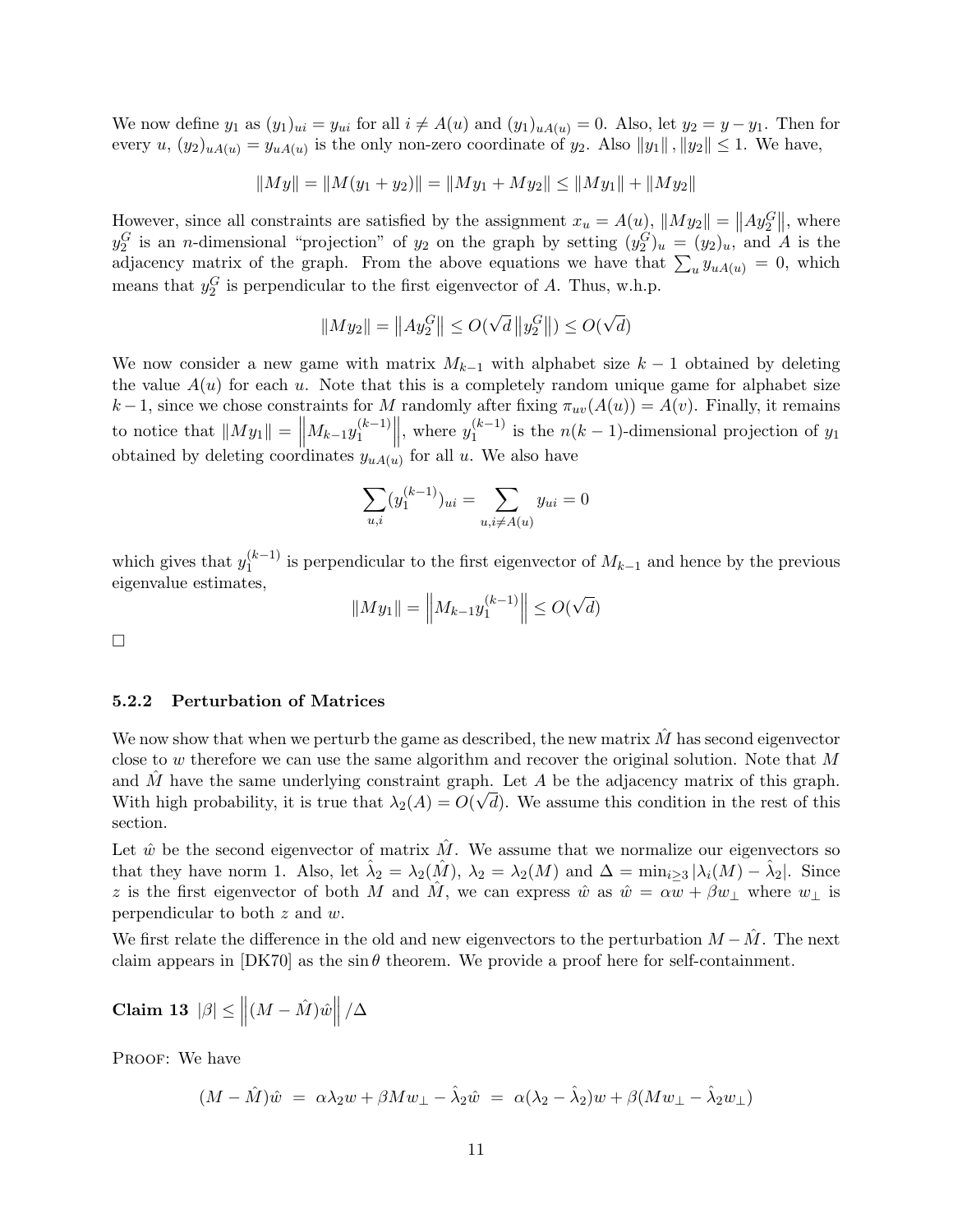Since  $Mw_{\perp}$  is in the eigenspace perpendicular to both z and w, we have

$$
\left\| (M - \hat{M})\hat{w} \right\|^2 = \alpha^2 (\lambda_2 - \hat{\lambda}_2)^2 \left\| w \right\|^2 + \beta^2 \left\| M w_{\perp} - \hat{\lambda}_2 w_{\perp} \right\|^2 \ge \beta^2 \left\| M w_{\perp} - \hat{\lambda}_2 w_{\perp} \right\|^2
$$
  
However, 
$$
\left\| M w_{\perp} - \hat{\lambda}_2 w_{\perp} \right\| \ge \Delta \text{ which proves the claim. } \square
$$

Hence, to prove that the second eigenvector of the perturbed matrix does not change by much, we simply need to bound  $\|(M - \hat{M})\hat{w}\|$ . We shall also need the fact that  $\hat{w}$  is somewhat "uniform" over each block. To formalize this, let  $\bar{w}$  be the *n*-dimensional vector such that  $\bar{w}_u = ||\hat{w}_u||$  where  $\hat{w}_u$  is the k-dimensional vector  $(\hat{w}_{u1}, \dots, \hat{w}_{uk})^T$ . We then show that  $\bar{w}$  is very close to the all-one's vector.

$$
Claim\ 14\ \left\|\bar{w} - \frac{1}{\sqrt{n}}\mathbf{1}\right\| \leq 3\sqrt{\epsilon}
$$

PROOF: It is easy to verify that for the perturbed matrix  $\hat{M}$  and the vector w, which is the second eigenvector of  $M$  (as described in the previous section), we must have

$$
w^T \hat{M} w \ge (1 - \epsilon)d + \epsilon nd \left( \frac{-2(k-1) + (k-2)}{nk(k-1)} \right) = \left( 1 - \frac{k\epsilon}{k-1} \right) d \ge (1 - 2\epsilon)d
$$

Since  $w \perp z$ , we get that the second eigenvalue of  $\hat{M}$  is at least  $(1 - 2\epsilon)d$ . However, this gives that  $\bar{w}^T A w$  must be large, where A is the adjacency matrix of the underlying constraint graph. To see this, observe that

$$
\hat{w}^T \hat{M} \hat{w} = \sum_{u,v} \hat{w}_u^T M_{uv} \hat{w}_v \le \sum_{u,v} \|\hat{w}_u\| \, \|M_{uv} \hat{w}_v\| = \sum_{u,v} A_{uv} \, \|\hat{w}_u\| \, \|\hat{w}_v\| = \sum_{u,v} \bar{w}_u A_{uv} \bar{w}_v
$$

which follows from the fact that  $M_{uv}$  is either a permutation matrix which does not change the norm of  $\hat{w}_v$ , or is the 0 matrix. Taking  $\bar{w} = \gamma \left( \frac{1}{\sqrt{2}} \right)$  $\overline{n}$  $\Big)+\delta\mathbf{1}_{\perp}$ , we get that  $\left\Vert \bar{w}^{T}Aw\right\Vert \leq\gamma d+\delta\cdot C$ √ d. Combining this with the previous equations, we get that √

 $\gamma d + \delta \cdot C$  $d \geq (1-2\epsilon)d$ which gives  $\gamma \ge 1 - 3\epsilon$  for  $d = \Omega(1/\epsilon^2)$ . This implies  $\parallel$  $\bar{w}-\frac{1}{4}$  $\frac{1}{n}$ 1 $\Big\| \leq$ √  $\overline{6\epsilon} \leq 3\sqrt{\epsilon}$ .  $\Box$ 

**Lemma 15** If we express  $\hat{w}$  as  $\hat{w} = \alpha w + \beta w_{\perp}$  then for all perturbations of  $\epsilon |E|$  edges,  $|\beta| \leq 9\sqrt{\epsilon}$ and  $|\alpha| \geq 1-9\sqrt{\epsilon}$ 

PROOF: Define the  $n \times n$  matrix R as  $R_{uv} = 1$  when the block  $(M - \hat{M})_{uv}$  has any non-zero entries, and  $R_{uv} = 0$  otherwise. Note that if  $(M - \hat{M})_{uv}$  is non-zero, then it must be the difference of two permutation matrices. Thus, for all  $v \left\| (M - \hat{M})_{uv} \hat{w}_v \right\| \leq 2R_{uv} \left\| \hat{w}_v \right\|$ . We have that

$$
\left\| (M - \hat{M})\hat{w} \right\| = \sqrt{\sum_{u} \left\| \sum_{v} (M - \hat{M})_{uv} \hat{w}_v \right\|^2} \le \sqrt{\sum_{u} \left( \sum_{v} \left\| (M - \hat{M})_{uv} \hat{w}_v \right\| \right)^2}
$$
  

$$
\le \sqrt{\sum_{u} \left( \sum_{v} 2R_{uv} \left\| \hat{w}_v \right\| \right)^2}
$$
  

$$
\le 2 \left\| R\bar{w} \right\|
$$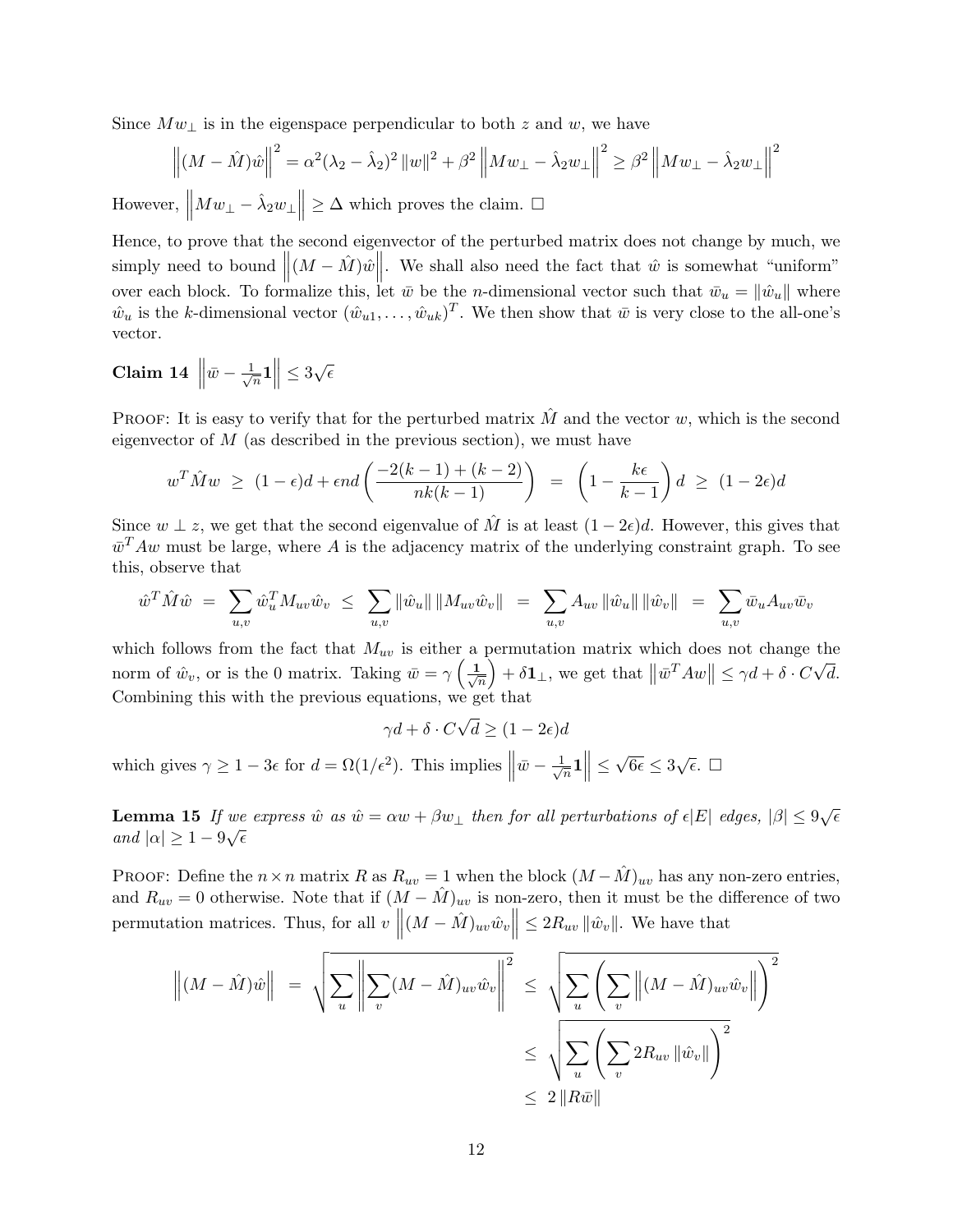To estimate  $||R\bar{w}||$ , we break it up as

$$
||R\bar{w}|| \le \frac{1}{\sqrt{n}} ||R \cdot \mathbf{1}|| + \left||R \cdot \left(\bar{w} - \frac{1}{\sqrt{n}} \mathbf{1}\right)\right||
$$

Since  $\Vert$  $\bar{w}-\frac{1}{4}$  $\frac{1}{\sqrt{n}} 1 \leq 3\sqrt{\epsilon}$  and R has at most d 1s in any row,  $\Big\|$  $R \cdot \left(\bar{w} - \frac{1}{4}\right)$  $\left|\frac{1}{n}\right|\right| \leq 3\sqrt{\epsilon}d.$  Also,  $\|R \cdot \mathbf{1}\| = \sqrt{\sum_u (\sum_v R_{uv})^2}$ . Since R has a total of end 1s, this expression is maximized when it has d 1s in  $\epsilon n$  rows. This gives  $\frac{1}{\sqrt{2}}$  $\frac{1}{\sqrt{n}} \|R \cdot \mathbf{1}\| \leq \sqrt{\epsilon}d$ . Combining with the above, we have that  $\left\| (M - \hat{M}) \hat{w} \right\| \leq 8\sqrt{\epsilon}.$ 

For estimating  $\Delta$ , note that  $\hat{\lambda}$  is at least  $(1 - 2\epsilon)d$  as witnessed by the vector w. Hence  $\Delta \ge$  $(1-2\epsilon)d - O(\sqrt{d})$ . This gives  $|\beta| \leq 9\sqrt{\epsilon}$ . and  $\alpha = \sqrt{1-\beta^2} \geq 1-9\sqrt{\epsilon}$ .  $\Box$ 

**Lemma 16** For  $\epsilon$  small enough, for at least  $(1 - 199\epsilon)n$  blocks u the coordinate  $w_{uA(u)}$  has the maximum value within its block.

**PROOF:** Within each block u, in order for coordinate  $A(u)$  to be no longer the maximum one, it must happen that for some  $j$ 

$$
\alpha \frac{k-1}{\sqrt{nk(k-1)}} + \beta \cdot (w_{\perp})_{uA(u)} \le -\frac{\alpha}{\sqrt{nk(k-1)}} + \beta \cdot (w_{\perp})_{uj}
$$

This gives

$$
(w_{\perp})_{uj} - (w_{\perp})_{uA(u)} \ge \frac{k}{\sqrt{nk(k-1)}} \cdot \frac{\alpha}{\beta}
$$
  
\n
$$
\Rightarrow \quad [(w_{\perp})_{uj}]^2 + [(w_{\perp})_{uA(u)}]^2 \ge \frac{1}{2} [(w_{\perp})_{uj} - (w_{\perp})_{uA(u)}]^2 \ge \frac{k}{2n(k-1)} \cdot \frac{\alpha^2}{\beta^2}
$$
  
\n
$$
\Rightarrow \quad ||(w_{\perp})_u||^2 \ge \frac{k}{2n(k-1)} \cdot \frac{(1-9\sqrt{\epsilon})^2}{81\epsilon}
$$

We call such a block "bad". Assume that there are  $\eta n$  bad blocks. Then

$$
1 \ge \sum_{\text{bad } u} \left\| (w_{\perp})_u \right\|^2 \ge \eta n \cdot \frac{k}{2n(k-1)} \cdot \frac{(1-9\sqrt{\epsilon})^2}{81\epsilon} \quad \Rightarrow \quad \eta \le \frac{162\epsilon}{(1-9\sqrt{\epsilon})^2} \le 199\epsilon
$$

 $\Box$ 

.

Therefore, for all but at most  $199\epsilon$  fraction of the blocks, the maximum coordinate remains at the same place. The assigment recovered by our algorithm then fails to satisfy at most  $199 \epsilon nd$ constraints corresponding to these blocks and *end* constraints perturbed initially. Thus, the solution violates at most  $200 \epsilon nd = 400 \epsilon |E|$  constraints and has value at least  $1 - 400 \epsilon$ 

Remark: We note that the only two properties of random instances used in the above analysis are  $\lambda_1(A) \gg \lambda_2(A)$  and  $\lambda_2(M) \gg \lambda_3(M)$ . Thus, as long as the constraint graph has a large eigenvalue gap and the eigenvalues of  $M$  differ significantly, our algorithm succeeds in recovering planted solutions.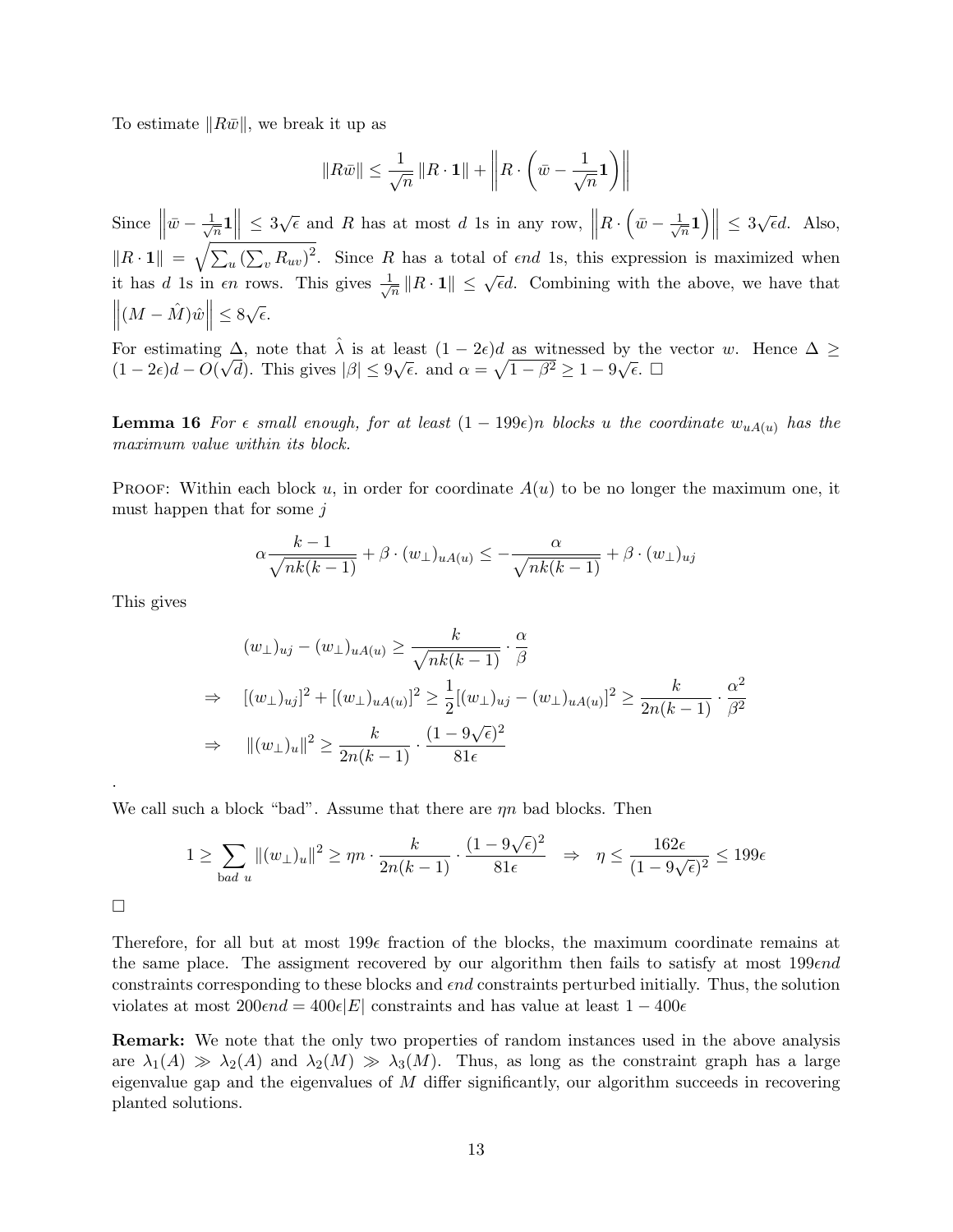# 6 Expanding instances of Γ-max-lin

We now apply the techniques from the pevious section to solve special cases of unique games when the constraints are in the form of difference equations in a group  $\Gamma$  and the underlying constraint graph G has significant expansion. The special case of difference equations in a group, called  $\Gamma$ max-lin was first introduced by [KKMO04] and is believed to be equally hard as the general case. We give an algorithm for solving this special case when the underlying constraint graph has good expansion.

As in the previous analysis, we assume that the graph is d-regular with second eigenvalue at most  $d(1 - \gamma)$ . Our algorithm distinguishes instances of Γ-max-lin in which  $(1 - \epsilon)$  fraction of the constraints are satisfiable from those in which at most  $\delta$  fraction of the cosntraints are satisfiable for  $\gamma = \Omega(\epsilon^{1/3})$ .

In the case of Γ-max-lin, for each edge  $(u, v)$  in the graph G, we have a constraint of the form  $x_u - x_v = c_{uv}$ , where  $x_u, x_v$  are variables taking values in  $\Gamma$  and  $c_{uv} \in \Gamma$ . Let k denote the size of the group Γ. As before, we consider a matrix  $\tilde{M}$  for the given instance, and think of it as an adversarial perturbation on  $\epsilon$ -fraction of the edges of another matrix M corresponding to a fully satisfiable instance. Let A be an assignment such that the values  $x_u = A(u)$  satisfy all the constraints in the instance corresponding to M.

### 6.1 Spectral analysis of M

For the matrix M, we define the eigenvectors  $y^{(0)}, \ldots, y^{(k-1)}$  as

$$
y_{ui}^{(s)} = \begin{cases} \frac{1}{\sqrt{n}} & \text{if } i = A(u) + s \mod k \\ 0 & \text{otherwise} \end{cases}
$$

Note that for Γ-max-lin, if  $\forall u : x_u = A(u)$  is a satisfying assignment, then so is  $\forall u : x_u = A(u) + s$ . Hence, the vectors  $y^{(0)}, \ldots, y^{(k-1)}$  correspond to satisfying assignments and are eigenvectors with eigenvalue d for the matrix  $M$ . We now show that any eigenvector which is orthogonal to all these vectors has eigenvalue at most  $d(1-\gamma)$ . Let x be a vector such that  $x \perp y^{(s)}$   $\forall s$ . Then, we have

$$
\forall s \in \{0, \dots, k-1\} \quad \sum_{u} x_{uA(u)+s} = 0
$$

We then decompose x into  $x^0, \ldots, x^{(k-1)}$ , where

$$
x_{ui}^{(s)} = \begin{cases} x_{ui} & \text{if } i = A(u) + s \mod k \\ 0 & \text{otherwise} \end{cases}
$$

It is immediate from the definition that  $x = \sum_s x^{(s)}$  and that  $||x||^2 = \sum_s ||x^{(s)}||$  $2$ . To bound the eigenvalue corresponding to  $x$ , note that

$$
x^T M x = \sum_{s,t} (x^{(s)})^T M x^{(t)}
$$

Let  $e_i$  denote the *i*th unit vector in k-dimensions. We can then write  $x_u^{(s)}$  as  $x_{uA(u)+s}e_{A(u)+s}$ . Using this notation, we compute the terms in the above equation as

$$
(x^{(s)})^T M x^{(t)} = \sum_{(u,v)\in E} (x_u^{(s)})^T \Pi_{uv}(x_v^{(t)}) = \sum_{(u,v)\in E} x_{uA(u)+s} x_{vA(v)+t} \cdot (e_{A(u)+s})^T \Pi_{uv} e_{A(v)+t}
$$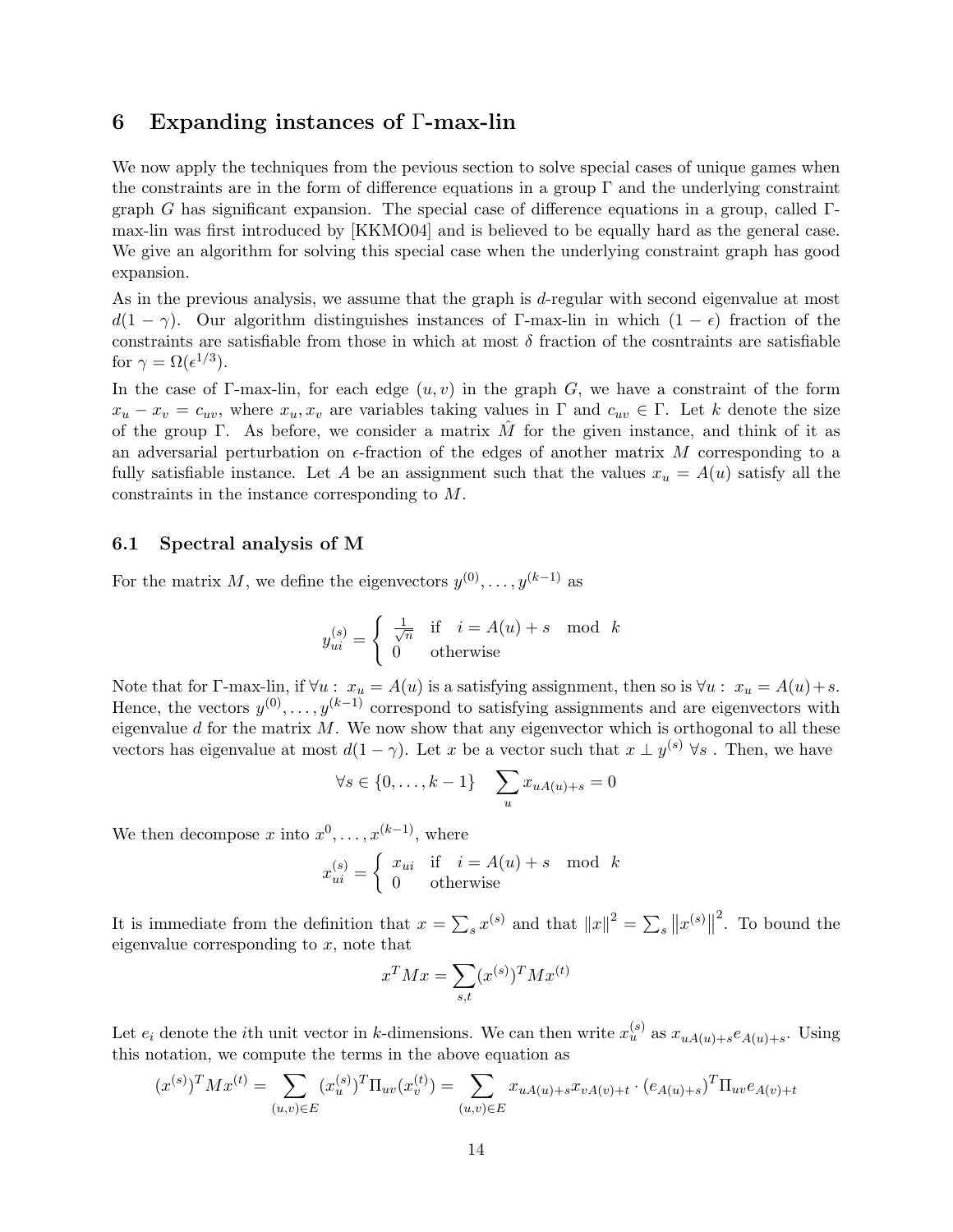Since the permutation maps  $A(u)$  to  $A(v)$  and  $A(u) + s$  to  $A(v) + s$  for all s,  $(x^{(s)})^T M x^{(t)} = 0$ when  $s \neq t$ . For the rest of the terms, we have

$$
(x^{(s)})^T M x^{(s)} = \sum_{(u,v)\in E} x_{uA(u)+s} x_{vA(v)+s} \le d(1-\gamma) \|x^{(s)}\|^2 \qquad \text{(Since } \sum_u x_{uA(u)+s} = 0\text{)}
$$

Hence,

$$
x^T M x = \sum_{s} (x^{(s)})^T M x^{(s)} \le d(1 - \gamma) \sum_{s} \left\| x^{(s)} \right\|^2 = d(1 - \gamma) \|x\|^2
$$

### 6.2 Effect of perturbation on the eigenspace

We denote the matrix of the pertubed game, in which  $(1 - \epsilon)$  fraction of the constraints are satisfiable, by  $\hat{M}$ . Note that for all  $s \in \{0, \ldots, k-1\}$ , we have  $(y^{(s)})^T \hat{M} y^{(s)} \geq d(1-\epsilon)$ . Let  $\hat{w}$  be any unit-length eigenvector of  $\hat{M}$ , with eigenvalue at least  $(1 - \epsilon)d$ . We can express  $\hat{w}$  as  $\sum_s \alpha_s y^{(s)} + \beta y_\perp$ . We will show that  $|\beta| = O\left(\sqrt{\frac{2\epsilon}{\gamma^3}}\right)$ , i.e.  $\hat{w}$  is very close to some vector in the span of  $y^{(0)}, \ldots, y^{(k-1)}$ . Note that this also implies that the eigenspace of vectors with eigenvalue greater than  $(1 - \epsilon)d$  has dimension at most k (otherwise we would find a vector othogonal to  $y^{(0)}, \ldots, y^{(k-1)}$  which cannot be close to their span).

By claim 13 we note that

$$
|\beta| \le \frac{\left\| (M - \hat{M})\hat{w} \right\|}{(1 - \epsilon)d - (1 - \gamma)d} = \frac{\left\| (M - \hat{M})\hat{w} \right\|}{(\gamma - \epsilon)d}
$$

Also, let  $\bar{w}$  be the *n*-dimensional vector such that  $\bar{w}_u = ||\hat{w}_u||$ . Since,  $\hat{w}$  corresponds to a large eigenvalue, we have that

$$
(1 - \epsilon)d \leq (\hat{w})^T \hat{M} \hat{w} \leq \sum_{u,v} ||\hat{w}_u|| A_{uv} ||\hat{w}_v|| = (\bar{w})^T A \bar{w}
$$

We now show that  $\bar{w}$  is very close to the all one's vector. Specifically, writing  $\bar{w}$  as  $\frac{a}{\sqrt{n}}\mathbf{1} + b\mathbf{1}_{\perp}$ , we get

$$
(\bar{w})^T A \bar{w} \le a^2 d + b^2 (1 - \gamma) d
$$
  
\n
$$
\Rightarrow (1 - \epsilon) d \le a^2 d + b^2 (1 - \gamma) d \Rightarrow |b| \le \sqrt{\frac{\epsilon}{\gamma}}
$$

As in the previous section, we take  $R$  to be the  $nn$  adjacency matrix of the perturbed edges. Then by the argument in the proof of lemma 15, we can bound  $\left\| (M - \hat{M}) \hat{w} \right\|$ as

$$
\left\| (M - \hat{M})\hat{w} \right\| \le 2\left\| R\bar{w} \right\| \le 2(a\sqrt{\epsilon}d + \sqrt{\frac{\epsilon}{\gamma}}d) \le 3\sqrt{\frac{\epsilon}{\gamma}}d
$$

which gives us the required bound on  $\beta$ , namely

$$
|\beta| \leq 3\sqrt{\frac{\epsilon}{\gamma}}d \cdot \frac{1}{(\gamma - \epsilon)d} \leq 4\sqrt{\frac{\epsilon}{\gamma^3}}
$$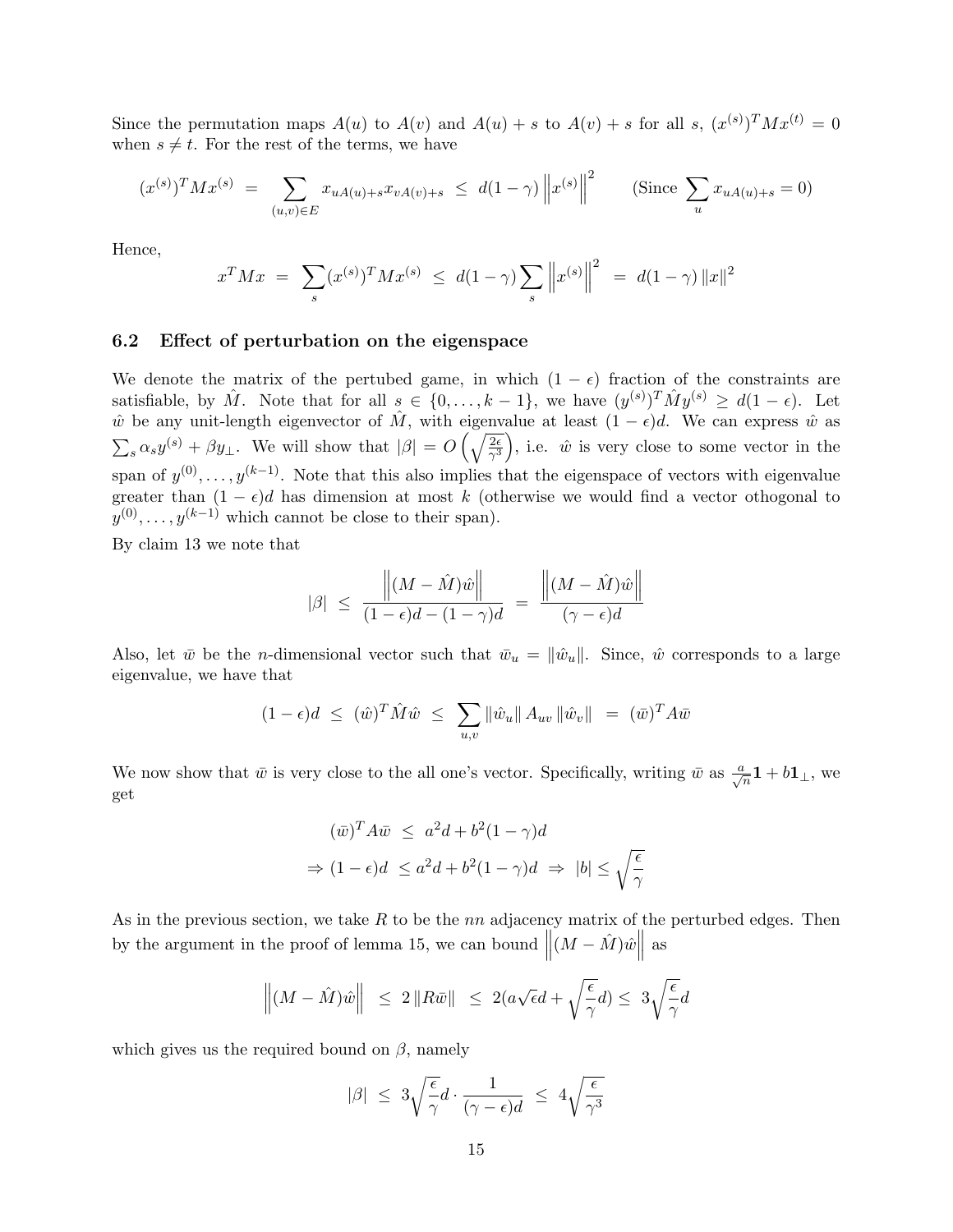From the above arguments we know that the eigenspace of the first k eigenvectors of  $\hat{M}$  is close to the eigenspace of the first  $k$  eigenvectors of  $M$ . Also, this eigenspace contains the vectors  $y^{(0)}, \ldots, y^{(k-1)}$  which encode the solutions. From the calculations in the proof of 16, we know that if v is a vector such that  $v = \alpha y^{(s)} + \beta y_{\perp}$  for some  $y^{(s)}$ , then the algorithm in the previous section recovers the assignment for  $(1 - \frac{2\beta^2}{\alpha^2})$  fraction of the variables.

To find a vector v close to one of the vectors  $y^{(s)}$ , we discretize the eigenspace of the first k eigenvectors of  $\hat{M}$ . Let  $w^{(0)}, \ldots, w^{(k-1)}$  be the eigenvectors. We define the set S as

$$
S = \left\{ v = \sum_{s=0}^{k-1} \alpha_s w^{(s)} \mid \alpha_s \in \frac{1}{10\sqrt{k}} \mathbb{Z}, \|v\| \le 1 \right\}
$$

S contains at least one vector v such that  $v = \alpha y^{(s)} + \beta y_{\perp}$  for some s and  $\beta \leq 1/10 + 4\sqrt{\epsilon/\gamma^3} < 1/5$ for  $\gamma > 20e^{1/3}$ . Thus, for this vector v, the algorithm presented in the previous section recovers an assignment which agrees with  $y^{(s)}$  in  $(1 - \frac{1}{24})$  fraction of the block. Hence, the assignment violates at most  $\frac{1}{24}nd + \epsilon nd < nd/20$  constaints. Since the total number of constraints is  $nd/2$ , this satisfies more than 90 percent of the constraints.

Finally, it remains to argue that the running time of the algorithm is polynomial. It can be calculated (see, for instance [FO05]) that the number of points in the set S is at most  $e^{k \ln 90}$ . Since  $k = O(\log n)$  (this must hold for the long-code based reductions to be polynomial time), the number of points is polynomial in  $n$ . Hence, the algorithm runs in polynomial time.

# Acknowledgements

We thank Luca Trevisan for suggesting the problem about the behavior of SDPs on random instances, and also for various helpful discussions. We also thank Ryan O'Donnell and James Lee for telling us about the problem of recovering planted solutions.

# References

- [AKV02] Noga Alon, Michael Krivelevich, and Van H. Vu. On the concentration of eigenvalues of random symmetric matrices. Israel Journal of Mathematics, 131:259–267, 2002.
- [BS87] A. Broder and E. Shamir. On the second eigenvalue of random regular graphs. In Proceedings of the 28th IEEE Symposium on Foundations of Computer Science, pages 286–294, 1987.
- [CMM06a] Moses Charikar, Konstantin Makarychev, and Yury Makarychev. Near-optimal algorithms for unique games. In Proceedings of the 38th ACM Symposium on Theory of Computing, 2006.
- [CMM06b] Eden Chlamtac, Konstantin Makarychev, and Yury Makarychev. How to play unique games using embeddings. In Proceedings of the 47th IEEE Symposium on Foundations of Computer Science, 2006.
- [DK70] Chandler Davis and W.M. Kahan. The rotation of eigenvectors by a perturbation. iii. SIAM Journal on Numerical Analysis, 7(1):1–46, 1970.